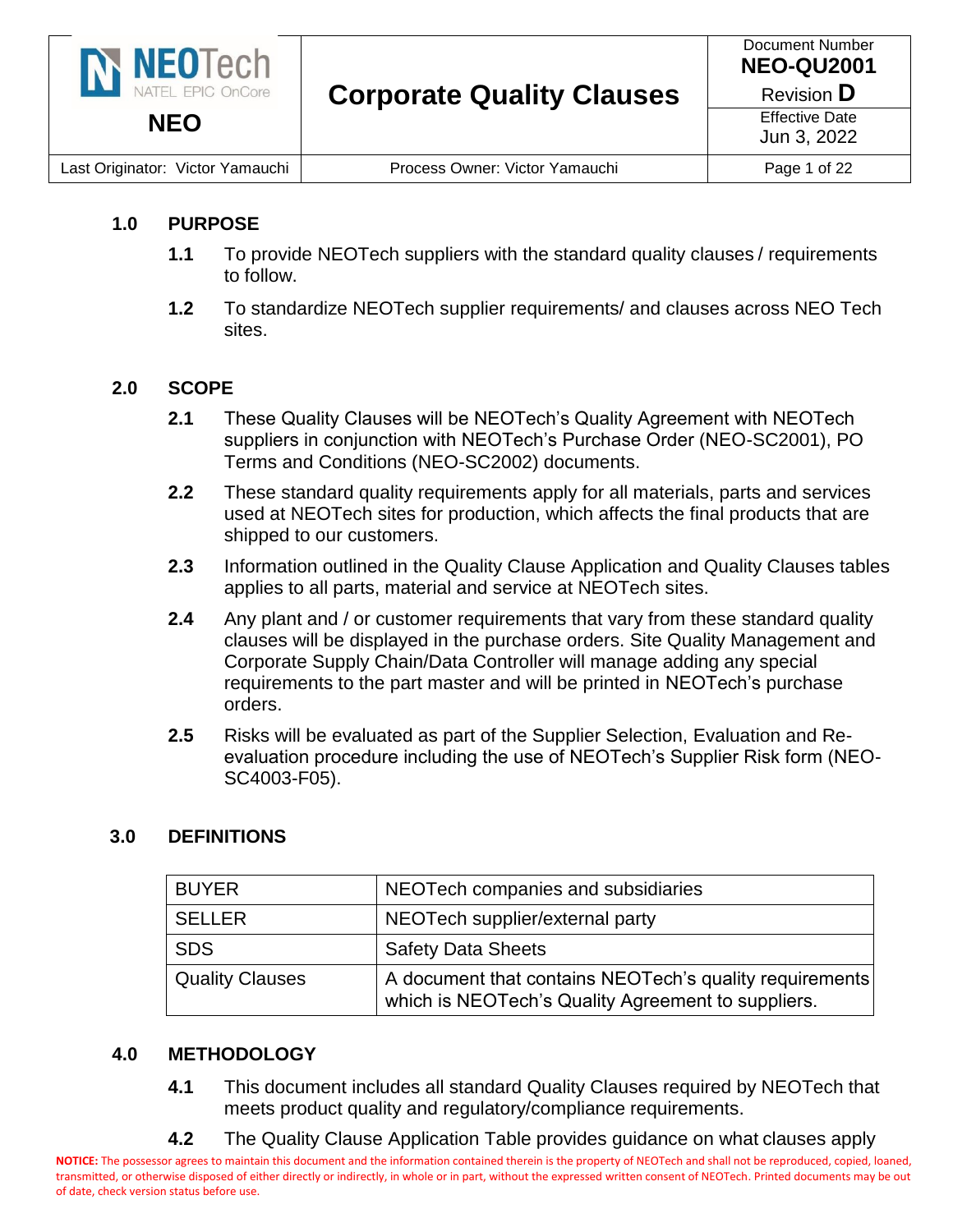| N NEOTech<br>NATEL EPIC OnCore   | <b>Corporate Quality Clauses</b> | Document Number<br><b>NEO-QU2001</b><br>Revision <b>D</b> |
|----------------------------------|----------------------------------|-----------------------------------------------------------|
| <b>NEO</b>                       |                                  | <b>Effective Date</b><br>Jun 3, 2022                      |
| Last Originator: Victor Yamauchi | Process Owner: Victor Yamauchi   | Page 2 of 22                                              |

for each commodity groups.

- **4.3** All standard quality clauses will be posted on the NEOTech website.
- **4.4** NEOTech Purchase Orders will include a website link to the Quality Clauses and PCB/PWB Fabrication Specification (NEO-SC2004) when applicable.
- **4.5** Any 'Part' Specific Quality Clauses requirements will be added by the Corporate Data Controller. This requires approval by the Site Quality management and the Corporate Commodity Manager.
	- 4.5.1 These specific quality clauses (not standard) will appear in our purchase order printed out underneath each part number in our order as applicable.

#### **5.0 QUALITY CLAUSE APPLICATION TABLE**

| #              |                                                               | <b>Commodity Groups</b>  |          |                                                        |                |          |                            |                                       |                                           |                           |
|----------------|---------------------------------------------------------------|--------------------------|----------|--------------------------------------------------------|----------------|----------|----------------------------|---------------------------------------|-------------------------------------------|---------------------------|
| Quality Clause | <b>Quality Clauses</b>                                        | Components<br>Electronic | Hardware | Programmable ICs<br><b>Special Design</b><br>Elec<br>య | Build-To-Print | PCB, PWB | Cable Harness<br>and Wires | Production Supply<br><b>Materials</b> | <b>Printed Materials</b><br>Packaging and | <b>Outside Operations</b> |
| 1              | <b>Certificate of Conformance (C of C)</b>                    | X                        | X        | X                                                      | X              | X        | X                          | X                                     |                                           | X                         |
| $\overline{2}$ | <b>Quality System</b>                                         | X                        | X        | X                                                      | X              | X        | X                          | X                                     |                                           | X                         |
| 3              | Inspection                                                    | X                        | X        | X                                                      | X              | X        | X                          | X                                     | X                                         | X                         |
| 4              | <b>Drawings/Specifications &amp; Change</b><br><b>Control</b> | $\boldsymbol{X}$         | X        | X                                                      | X              | X        | X                          | X                                     | X                                         | X                         |
| 5              | <b>Non-Conforming Material</b>                                | X                        | X        | X                                                      | X              | X        | X                          | X                                     | X                                         | X                         |
| 6              | <b>Document/Data Retention</b>                                | X                        | X        | X                                                      | X              | X        | X                          | X                                     | X                                         | X                         |
| $\overline{7}$ | <b>ITAR Compliance</b>                                        | $***$                    | $***$    | X                                                      | X              | X        | X                          | **                                    | $**$                                      | $***$                     |
| 8              | <b>Electro-Static Discharge (ESD)</b>                         | X                        |          | X                                                      | X              | X        | X                          |                                       |                                           | $***$                     |
| 9              | <b>Solderability &amp; Testing</b>                            |                          |          |                                                        |                | X        |                            |                                       |                                           |                           |
| 10             | <b>Perishable/Shelf Life Materials</b>                        |                          |          |                                                        |                |          |                            | X                                     |                                           | X                         |
| 11             | <b>Critical Characteristics Identification</b>                |                          |          | $***$                                                  | $***$          | $***$    | $***$                      | $***$                                 |                                           | $***$                     |
| 12             | <b>Element Evaluation (LAT)</b>                               |                          |          | X                                                      | X              | X        | X                          | $**$                                  |                                           |                           |
| 13             | <b>First Article Inspection (FAI) Report</b>                  |                          |          | X                                                      | X              | X        | X                          |                                       | X                                         |                           |
| 14             | <b>Single Lot Traceability</b>                                | X                        | X        | X                                                      | X              | X        | X                          | X                                     |                                           |                           |
| 15             | <b>Foreign Object Debris (FOD)</b>                            |                          |          | X                                                      | X              | X        |                            |                                       |                                           | X                         |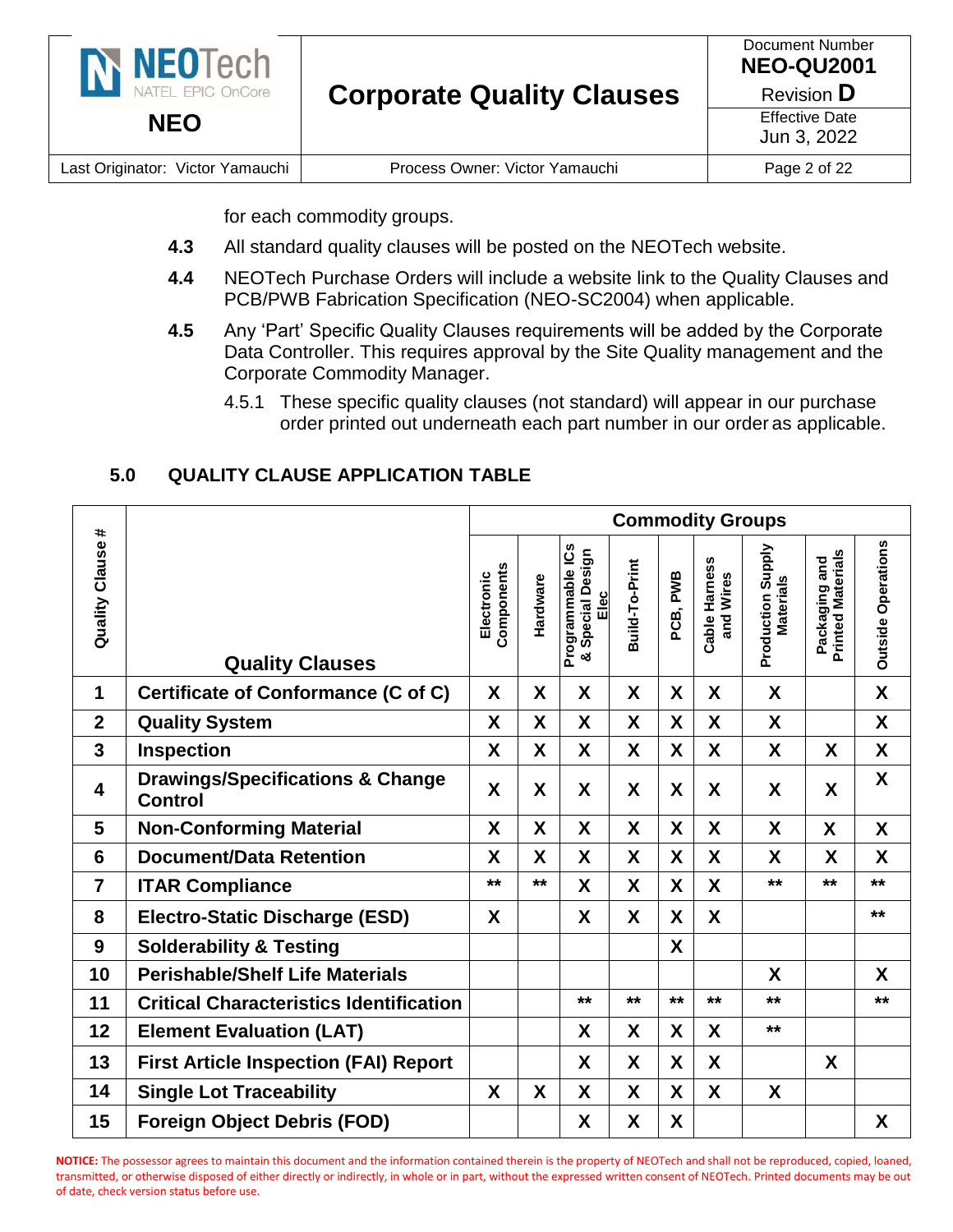

Document Number **NEO-QU2001**

Revision **D**

Effective Date

Jun 3, 2022

Last Originator: Victor Yamauchi | Process Owner: Victor Yamauchi | Page 3 of 22

| $\ddagger$            |                                                    |                                                                          |                          |                    |                                              |                |                  | <b>Commodity Groups</b>    |                                       |                                           |                           |
|-----------------------|----------------------------------------------------|--------------------------------------------------------------------------|--------------------------|--------------------|----------------------------------------------|----------------|------------------|----------------------------|---------------------------------------|-------------------------------------------|---------------------------|
| <b>Quality Clause</b> | <b>Quality Clauses</b>                             |                                                                          | Components<br>Electronic | Hardware           | Programmable ICs<br>& Special Design<br>Elec | Build-To-Print | PCB, PWB         | Cable Harness<br>and Wires | Production Supply<br><b>Materials</b> | <b>Printed Materials</b><br>Packaging and | <b>Outside Operations</b> |
| 16                    | <b>Fraud or Falsification</b>                      |                                                                          | X                        | X                  | X                                            | X              | X                | X                          | X                                     | X                                         | $\boldsymbol{X}$          |
| 17                    | <b>Pre-Cap Inspection</b>                          |                                                                          | **                       | $***$              | $***$                                        | $***$          | $***$            | $***$                      | $***$                                 |                                           | $***$                     |
| 18                    | <b>Final Source Inspection</b>                     |                                                                          |                          |                    | $***$                                        | $***$          | $***$            | $***$                      | **                                    |                                           | $***$                     |
| 19                    | <b>Customer Source Inspection</b>                  |                                                                          |                          |                    | $***$                                        | $***$          | $***$            | $***$                      | **                                    |                                           | $***$                     |
| 20                    | Flow down to Sub- suppliers                        |                                                                          |                          |                    | X                                            | X              | X                | X                          | X                                     |                                           | X                         |
| 21                    | <b>Marking &amp; Identification</b>                |                                                                          | X                        | $\boldsymbol{X}$   | $\boldsymbol{X}$                             | X              | $\boldsymbol{X}$ | X                          | X                                     | X                                         |                           |
| 22                    | <b>Statement of Work (SOW)</b>                     |                                                                          | $\star\star$             | $***$              | $***$                                        | $***$          | $***$            | $***$                      | $***$                                 |                                           | $***$                     |
| 23                    | <b>DFARS</b>                                       |                                                                          | **                       | $***$              | X                                            | X              | X                | X                          | $***$                                 |                                           | X                         |
| 24                    | <b>Corrective Action</b>                           |                                                                          | X                        | X                  | $\boldsymbol{X}$                             | X              | X                | X                          | X                                     | X                                         | X                         |
| 25                    | <b>Moisture Sensitive Devices</b>                  |                                                                          | X                        |                    | X                                            | X              | X                |                            |                                       |                                           |                           |
| 26                    | X-Ray Fluorescence (XRF) Testing                   |                                                                          | $***$                    | $***$              | $***$                                        | $***$          | $***$            | $***$                      | **                                    |                                           | $***$                     |
| 27                    | <b>Cable Harness and Terminated Wires</b>          |                                                                          |                          |                    |                                              |                |                  | X                          |                                       |                                           |                           |
| 28                    | <b>Date Code</b>                                   |                                                                          | X                        | X                  | X                                            | X              | X                | X                          | X                                     |                                           | X                         |
| 29                    | <b>Calibration System Requirements</b>             |                                                                          | X                        | X                  | X                                            | X              | X                | X                          | X                                     |                                           | X                         |
| 30                    | <b>Conformal Coating</b>                           |                                                                          |                          |                    |                                              |                |                  |                            |                                       |                                           | X                         |
| 31                    | <b>Packaging Requirements</b>                      |                                                                          | X                        | X                  | X                                            | X              | X                | X                          | X                                     | X                                         |                           |
| 32                    | <b>PCB/PWB Fabrication Specification</b>           |                                                                          |                          |                    |                                              |                | X                |                            |                                       |                                           |                           |
| 33                    | <b>Prohibited Material</b>                         |                                                                          | X                        | X                  | X                                            | X              | X                | X                          | X                                     |                                           |                           |
| 34                    | <b>Counterfeit Goods</b>                           |                                                                          | X                        | $\pmb{\mathsf{X}}$ | $\boldsymbol{\mathsf{X}}$                    | X              | X                | X                          | $\pmb{\mathsf{X}}$                    |                                           |                           |
| 35                    | <b>Conflict Minerals</b>                           |                                                                          | $\star\star$             | **                 | $\star\star$                                 | $\star\star$   | $\star\star$     | $\star\star$               | $\star\star$                          |                                           | $\star\star$              |
|                       | $X = \text{Applied}$<br>6.0                        | ** = Applicable when required by purchase order or specific part drawing |                          |                    |                                              |                |                  |                            |                                       |                                           |                           |
|                       | <b>Commodity Groups</b><br><b>Commodity Groups</b> | <b>Detailed Commodity Descriptions</b>                                   |                          |                    |                                              |                |                  |                            |                                       |                                           |                           |
|                       |                                                    | <b>BATTERIES</b>                                                         |                          |                    |                                              |                |                  |                            |                                       |                                           |                           |
| <b>CAPACITORS</b>     |                                                    |                                                                          |                          |                    |                                              |                |                  |                            |                                       |                                           |                           |
|                       | <b>Electronic Components</b><br><b>CONNECTORS</b>  |                                                                          |                          |                    |                                              |                |                  |                            |                                       |                                           |                           |

| 6.0<br><b>Commodity Groups</b> |  |
|--------------------------------|--|
|--------------------------------|--|

| <b>Commodity Groups</b>      | <b>Detailed Commodity Descriptions</b> |
|------------------------------|----------------------------------------|
|                              | <b>BATTERIES</b>                       |
| <b>Electronic Components</b> | <b>CAPACITORS</b>                      |
|                              | <b>CONNECTORS</b>                      |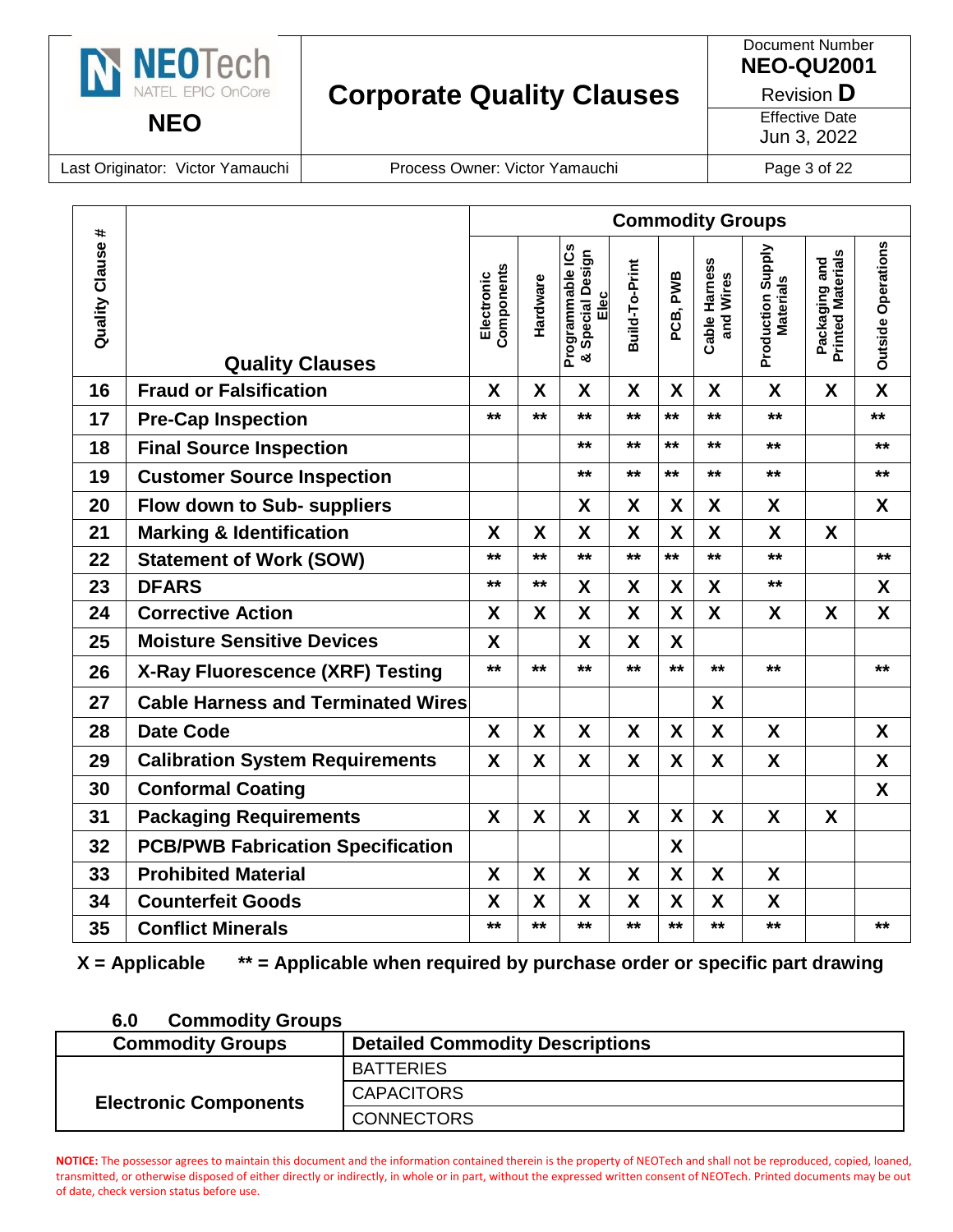| N NEOTECh                        | <b>Corporate Quality Clauses</b> | Document Number<br><b>NEO-QU2001</b><br>Revision <b>D</b> |
|----------------------------------|----------------------------------|-----------------------------------------------------------|
| <b>NEO</b>                       |                                  | <b>Effective Date</b><br>Jun 3, 2022                      |
| Last Originator: Victor Yamauchi | Process Owner: Victor Yamauchi   | Page 4 of 22                                              |

| <b>Commodity Groups</b>            | <b>Detailed Commodity Descriptions</b>                                |
|------------------------------------|-----------------------------------------------------------------------|
|                                    | CRYSTALS, OSCILLATORS, RESONATORS                                     |
|                                    | <b>DIES</b>                                                           |
|                                    | DISCRETES (DIODES, LEDS, TRANSISTORS)                                 |
|                                    | ELECTROMECHANICAL - COTS                                              |
|                                    | <b>FILTERS</b>                                                        |
|                                    | <b>FUSES AND CIRCUIT PROTECTION DEVICES</b>                           |
|                                    | <b>INDUCTORS</b>                                                      |
|                                    | <b>INTEGRATED CIRCUITS - SEMICONDUCTORS</b>                           |
|                                    | MAGNETIC-BEAD-FERRITE-TRANSFORMER                                     |
|                                    | <b>MODULES</b>                                                        |
|                                    | OPTOELECTRONIC- Lamp- Motion Control- Infrared                        |
|                                    | POWER SUPPLIES                                                        |
|                                    | <b>RELAYS</b>                                                         |
|                                    | RESISTORS, THERMISTORS, VARISTORS                                     |
|                                    | <b>SENSORS</b>                                                        |
|                                    | <b>SWITCHES</b>                                                       |
| <b>Hardware</b>                    | <b>HARDWARE - COTS</b>                                                |
| <b>Programmed ICs &amp;</b>        | INTEGRATED CIRCUITS - PROGRAMMED (DISTRIBUTION)                       |
| <b>Special Design Elec</b>         | SPECIAL DESIGN ELECTRONICS - BASED ON CUSTOM DRAWING                  |
|                                    | ELECTROMECHANICAL - BTP                                               |
|                                    | <b>MAGNETICS - BTP</b>                                                |
|                                    | <b>METAL-BTP</b>                                                      |
| <b>Build to Print</b>              | <b>PLASTIC - BTP</b>                                                  |
|                                    | <b>SUBSTRATES</b>                                                     |
|                                    | HARDWARE-BTP                                                          |
|                                    | <b>COMPUTER PRODUCTS</b>                                              |
|                                    | <b>DISPLAYS</b>                                                       |
| PCB, PWB                           | PCB and PWB                                                           |
| <b>Cable, Harness and Wires</b>    | <b>CABLES AND WIRE - BTP</b>                                          |
|                                    | <b>CABLES AND WIRE - COTS</b>                                         |
|                                    | Materials used in the manufacturing process and included in the final |
| <b>Production Supply Materials</b> | assembly (Solder, epoxy, wire, conformal coating, preforms, silicone, |
|                                    | insulators getters, adhesive, pastes, compounds, etc.).               |
|                                    | <b>LABELS - BTP</b>                                                   |
| <b>Packaging and Printed</b>       | LABELS - COTS                                                         |
| <b>Materials</b>                   | LITERATURE, BOOKLET, INSTRUCTION MANUAL, GUIDE-BTP                    |
|                                    | <b>PACKAGING</b>                                                      |
|                                    |                                                                       |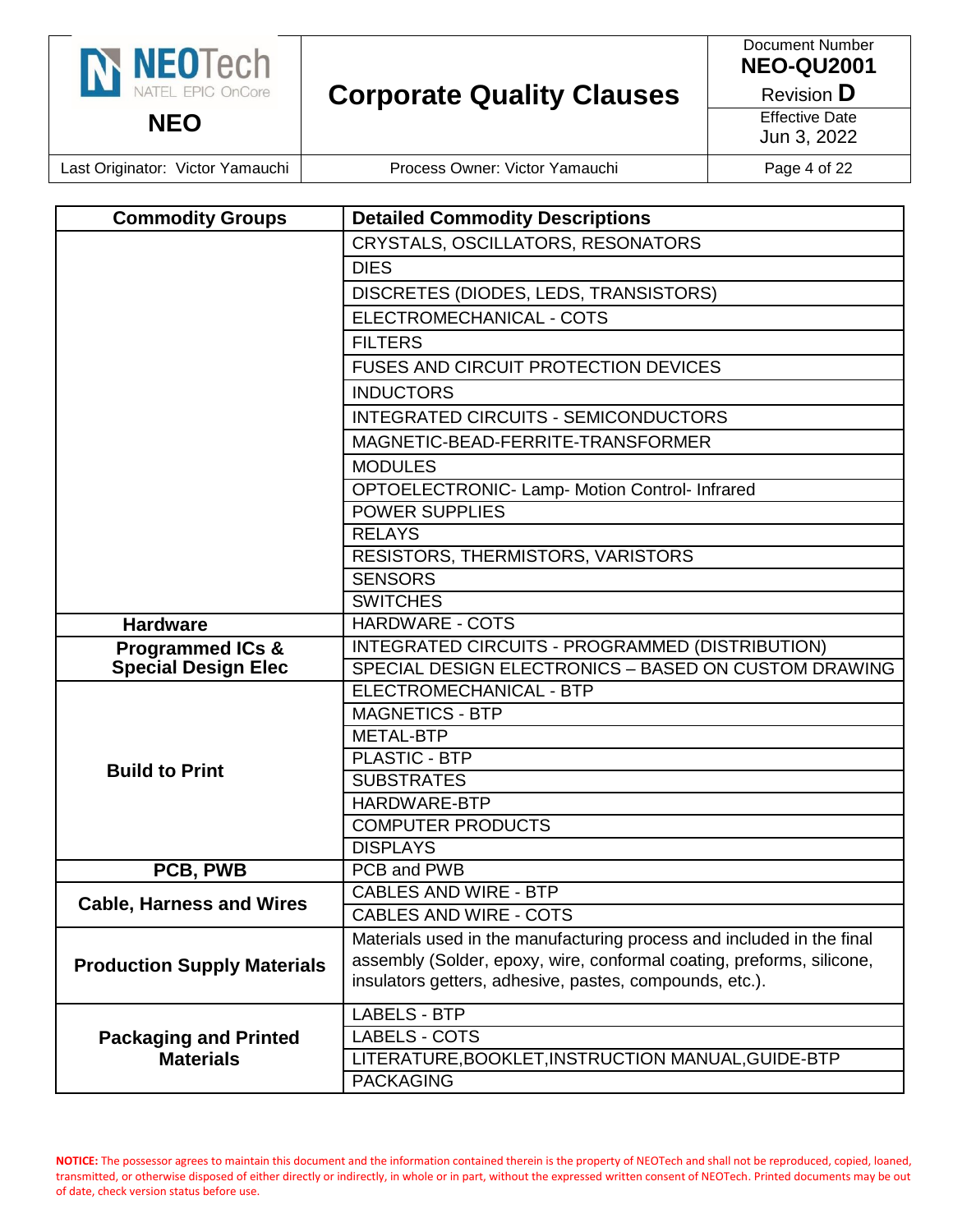| N NEOTech<br>NATEL EPIC OnCore   | <b>Corporate Quality Clauses</b> | Document Number<br><b>NEO-QU2001</b><br>Revision <b>D</b> |
|----------------------------------|----------------------------------|-----------------------------------------------------------|
| <b>NEO</b>                       |                                  | <b>Effective Date</b><br>Jun 3, 2022                      |
| Last Originator: Victor Yamauchi | Process Owner: Victor Yamauchi   | Page 5 of 22                                              |

| <b>Commodity Groups</b>   | <b>Detailed Commodity Descriptions</b>                                                                                                                                                                                                                                                 |
|---------------------------|----------------------------------------------------------------------------------------------------------------------------------------------------------------------------------------------------------------------------------------------------------------------------------------|
| <b>Outside Operations</b> | Outside operations and Consultants that support medical products<br>Outside operations include outside services that are performed on<br>products or components such as conformal coating, programming,<br>refinishing, testing, tinning, Calibration, products and parts repair, etc. |

#### **7.0 QUALITY CLAUSES**

| <b>Clause</b> | <b>Responsibilities</b>                                                                                                                                                                                                                                                                                                            |
|---------------|------------------------------------------------------------------------------------------------------------------------------------------------------------------------------------------------------------------------------------------------------------------------------------------------------------------------------------|
|               | <b>CERTIFICATE OF CONFORMANCE (C of C)</b>                                                                                                                                                                                                                                                                                         |
|               | All of C of C's and C of A's must contain at a minimum, a statement certifying that the<br>materials supplied meets the requirements stated within the applicable purchase order.                                                                                                                                                  |
|               | SELLERs are required to retain C of C's and all relevant data supporting build on file for a<br>minimum of 7 years after completion of the subject purchase agreement.                                                                                                                                                             |
|               | SELLER shipping documentation shall include as a minimum:<br><b>BUYER Purchase Order number</b><br>a.<br><b>BUYER Part Number and Revision</b><br>b.<br>c. BUYER Total quantity<br>d. Serial number, or lot number, or date code<br>Material supplied for this contract shall be accompanied by a Certificate of Conformance (C of |
|               | C) or Certificate of Analysis as follows:                                                                                                                                                                                                                                                                                          |
|               | 1. C of C's for Build to Print orders.                                                                                                                                                                                                                                                                                             |
|               | A signature/stamp from an authorized personnel/company representative must be<br>a.<br>shown on the C of C.                                                                                                                                                                                                                        |
| 1             | b. Must include part number, revision, PO#, total quantity, date code or lot number<br>The distributor packing slip and the BTP C of C must be linked to demonstrate<br>C.<br>traceability (the packing slip from the Distributor may be used to link traceability).                                                               |
|               | 2. C of C's for Commercial Off The Shelf (COTS) parts                                                                                                                                                                                                                                                                              |
|               | a. OEM C of C (no signature required).<br>b. OEM's name: A computer generated C of C is acceptable<br>Must include Manufacturer name, Manufacturer part number, and lot number or date<br>C.<br>code.                                                                                                                              |
|               | d. For Franchised Distributors, OEM C of C not required for shipments, however,<br>supplier must retain on file for a minimum of seven (7) years.                                                                                                                                                                                  |
|               | 3. C of A (Certificate of Analysis) for Materials Chemical Composition                                                                                                                                                                                                                                                             |
|               | Chemical materials purchased for production related purposes must be accompanied by<br>C of A include:                                                                                                                                                                                                                             |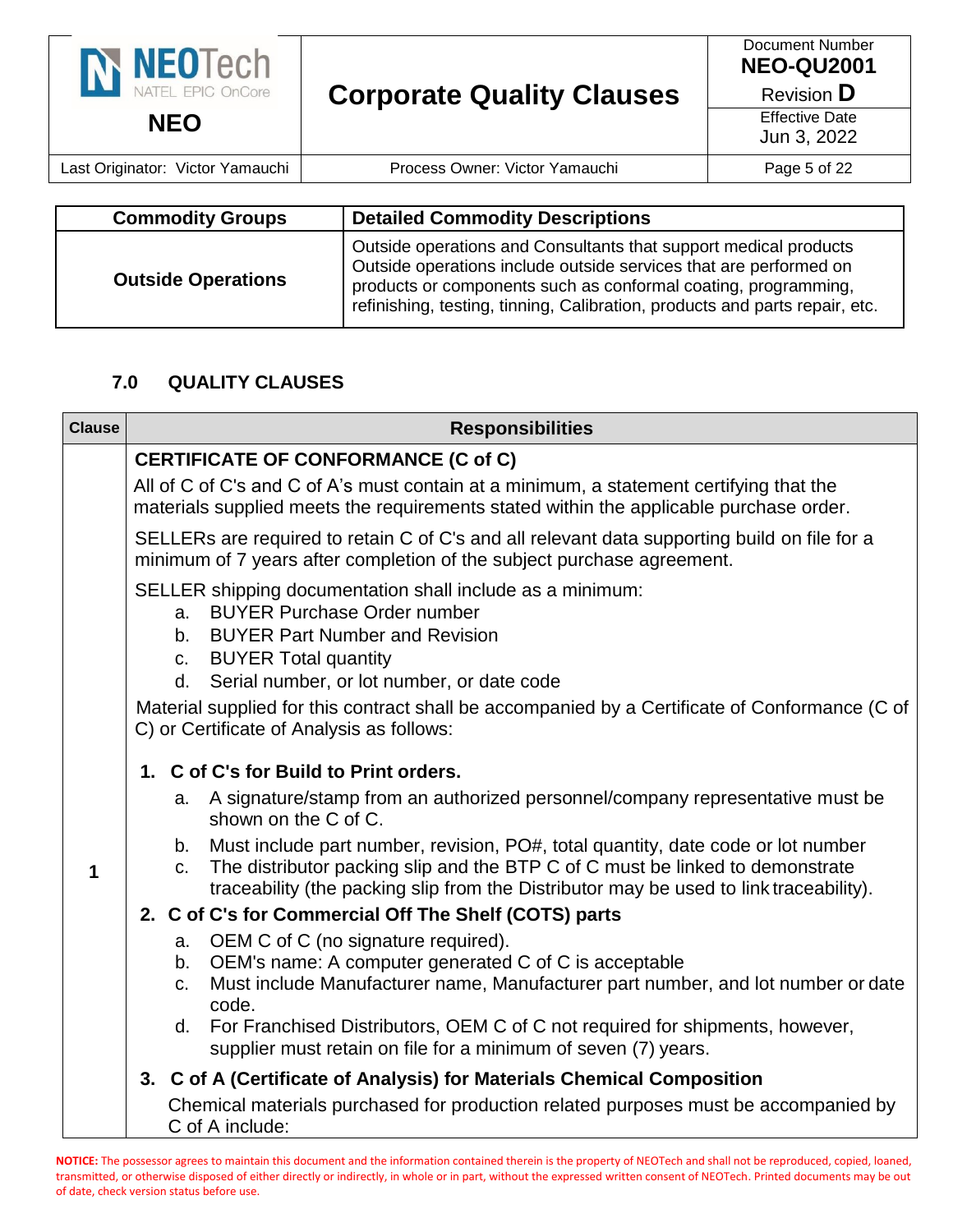

**NEO**

**Corporate Quality Clauses**

Document Number **NEO-QU2001**

Revision **D**

Effective Date Jun 3, 2022

Last Originator: Victor Yamauchi | Process Owner: Victor Yamauchi | Page 6 of 22

| <b>Clause</b>  | <b>Responsibilities</b>                                                                                                                                                                                                                                                                                                          |
|----------------|----------------------------------------------------------------------------------------------------------------------------------------------------------------------------------------------------------------------------------------------------------------------------------------------------------------------------------|
|                | a. A signature/stamp from an authorized personnel/company representative must be<br>shown on the C of A.                                                                                                                                                                                                                         |
|                | Manufacturer P/N, Revision, serial number (or lot number, or date code, or batch<br>b.<br>number).<br>Date of expiration and/or Date of manufacture.<br>C.<br>OEM's name.<br>d.                                                                                                                                                  |
|                | 4. Customer Supplied C of C                                                                                                                                                                                                                                                                                                      |
|                | Must include P/N, Revision, and serial number (or lot number, or date code) OR<br>a.<br>Correspondence from the Customer directing BUYER to use the supplied material<br>for the intended production purpose and alleviating BUYER from traceability<br>responsibilities.                                                        |
|                | Customer CoC signature: Site dependent when required (i.e., Customer flow down<br>b.<br>or Quality Clauses).                                                                                                                                                                                                                     |
|                | <b>QUALITY SYSTEMS</b>                                                                                                                                                                                                                                                                                                           |
| $\overline{2}$ | The material supplied on this contract must be controlled under a Quality System that is<br>specific to the site QMS standard which can be one or more of the following: ISO 9001, AS<br>9100, MIL-PRF-38534, ISO 13485, ISO 14001. Use the following link for specific site QMS<br>standards: http://www.neotech.com/locations/ |
|                | <b>INSPECTION</b>                                                                                                                                                                                                                                                                                                                |
|                | All articles and materials will be subject to inspection and approval by BUYER after<br>1.<br>delivery not withstanding prior payment. It is agreed that payment shall not constitute final<br>acceptance.                                                                                                                       |
| $\mathbf{3}$   | Defective material or items not in accordance with BUYER's specifications will be held for<br>2.<br>Seller's instruction. If Seller directs, materials will be returned at Seller's expense.                                                                                                                                     |
|                | No goods returned as defective shall be replaced without authorization from Buyer.<br>3.                                                                                                                                                                                                                                         |
|                | BUYER, our customers or associated regulatory agencies reserve the right to access<br>4.<br>your facility, the processing of the products and associated records.                                                                                                                                                                |
|                | <b>DRAWINGS / SPECIFICATIONS &amp; CHANGE CONTROL</b>                                                                                                                                                                                                                                                                            |
|                | BUYER shall supply Seller with current drawings / specification required to fulfill this order.<br>1.                                                                                                                                                                                                                            |
|                | 2. BUYER reserves the right at any time to make changes in drawings and specifications as<br>to any material and/or work covered by this order. SELLERs or their subcontractors are<br>required to conform with all specifications included or referenced in this order.                                                         |
|                | 3. Any components and /or materials that are being procured by BUYER in which a change<br>by the vendor is in process, the vendor is required to notify BUYER prior to the change.                                                                                                                                               |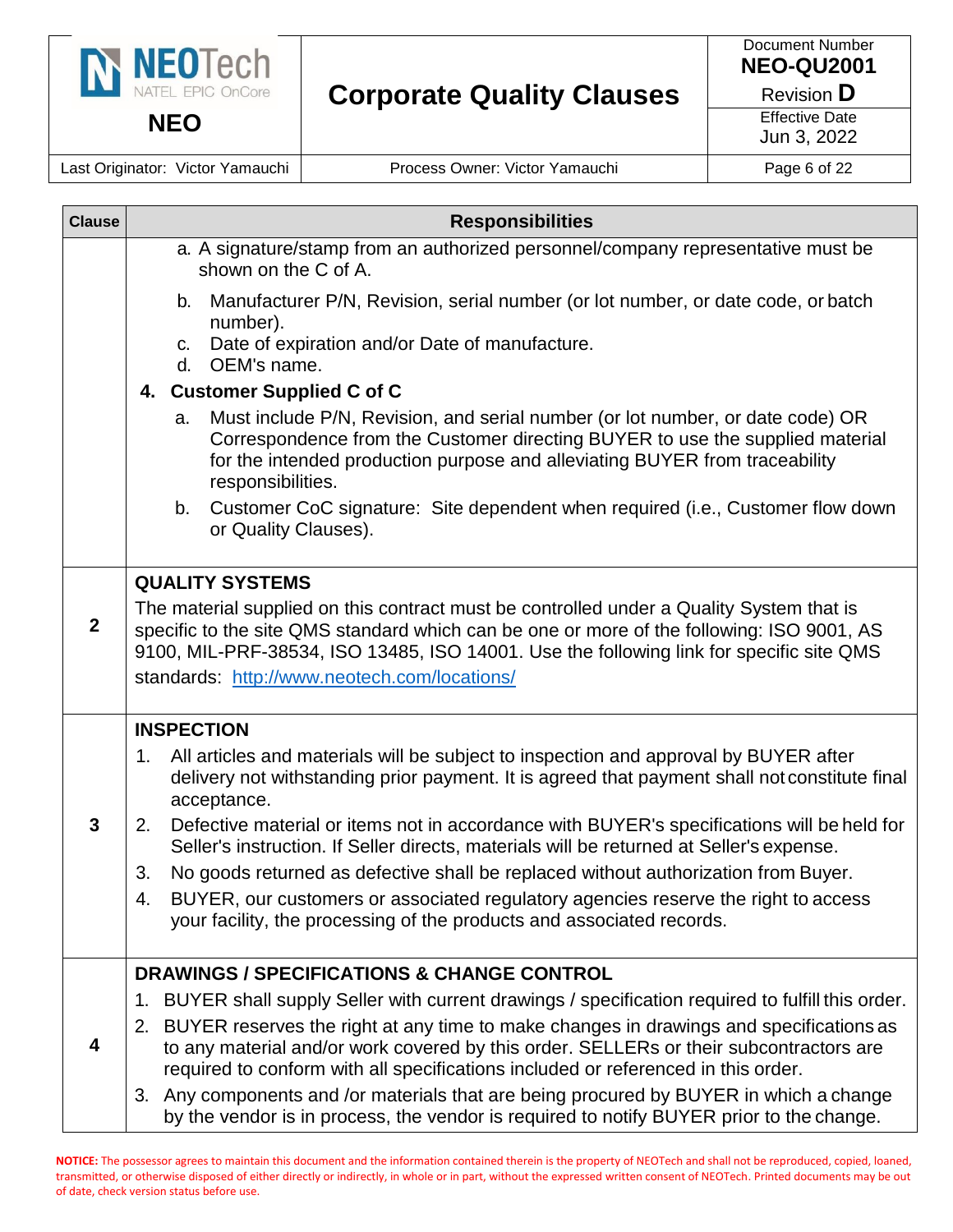

Last Originator: Victor Yamauchi | Process Owner: Victor Yamauchi | Page 7 of 22

| <b>Clause</b> | <b>Responsibilities</b>                                                                                                                                                                                                                                                                                                                                                                                                                                                                   |  |
|---------------|-------------------------------------------------------------------------------------------------------------------------------------------------------------------------------------------------------------------------------------------------------------------------------------------------------------------------------------------------------------------------------------------------------------------------------------------------------------------------------------------|--|
|               | This change notification requirement applies to any major changes that require<br>a.<br>customer or regulatory approval that may affect fit, form or function, design intent,<br>materials, process and programming according to the applied quality standard.<br>4. All requests for Deviations and/or waivers from the SELLER shall be forwarded to the                                                                                                                                 |  |
|               | applicable BUYER.<br>Notification of Facility Change: SELLER shall not use or relocate any production,<br>a.<br>manufacturing, and/or processing facilities to differ from previous approval by BUYER,<br>during performance of work specified in the procurement document, without previously<br>notifying BUYER.                                                                                                                                                                        |  |
|               | Notification of change of product, process and/or sub-tier SELLER: SELLER shall not<br>b.<br>change any drawing, process, material (including sub-tier SELLER parts), without prior<br>BUYER written approval, if such a drawing, process, material, or procedure was<br>previously approved by BUYER as provided in the procurement document.                                                                                                                                            |  |
|               | Verbal changes are not acceptable. All product changes must be completed by an<br>C.<br>engineering change order approved by BUYER. Changes within a purchase<br>order/agreement, whether the change is quantity, price or specifications, must come<br>from BUYER and be reflected on the purchase order.                                                                                                                                                                                |  |
|               | <b>NON-CONFORMING MATERIAL</b>                                                                                                                                                                                                                                                                                                                                                                                                                                                            |  |
|               | 1. Any departure from drawings, specifications or other Purchase Order requirements must<br>be presented to BUYER for disposition. BUYER's customers must approve deviations<br>from drawings or specifications prior to shipment of materials/product from SELLER's<br>facility.                                                                                                                                                                                                         |  |
| 5             | Nonconforming material will not be accepted by BUYER unless approved in advance in<br>2 <sub>1</sub><br>writing by BUYER and with concurrence from BUYER's Quality Assurance Management<br>Designee.                                                                                                                                                                                                                                                                                      |  |
|               | Requests for authorization to ship nonconforming material will be addressed in writing to<br>3.<br>the appropriate BUYER Quality Assurance Department with full explanation of the<br>nonconformance per SELLER's nonconformance reporting system.                                                                                                                                                                                                                                        |  |
|               | 4. SELLER shall notify BUYER upon the discovery of a material discrepancy which was<br>made from a material lot that has already been shipped to BUYER.                                                                                                                                                                                                                                                                                                                                   |  |
|               | <b>DOCUMENTS / DATA RETENTION</b>                                                                                                                                                                                                                                                                                                                                                                                                                                                         |  |
| 6             | 1. Unless otherwise specified in purchase order, The SELLER shall retain objective written<br>evidence of hardware conformance to the Purchase Order requirements for each shipment<br>for a period of seven (7) years. This shall include as applicable: Manufacturing Traveler,<br>Manufacturing's Documentation, Tests, Engineering Change Orders, CoC/CoAs and<br>Inspection Documentation.<br>a. Special exceptions may be included in the purchase order (i.e., extensions for data |  |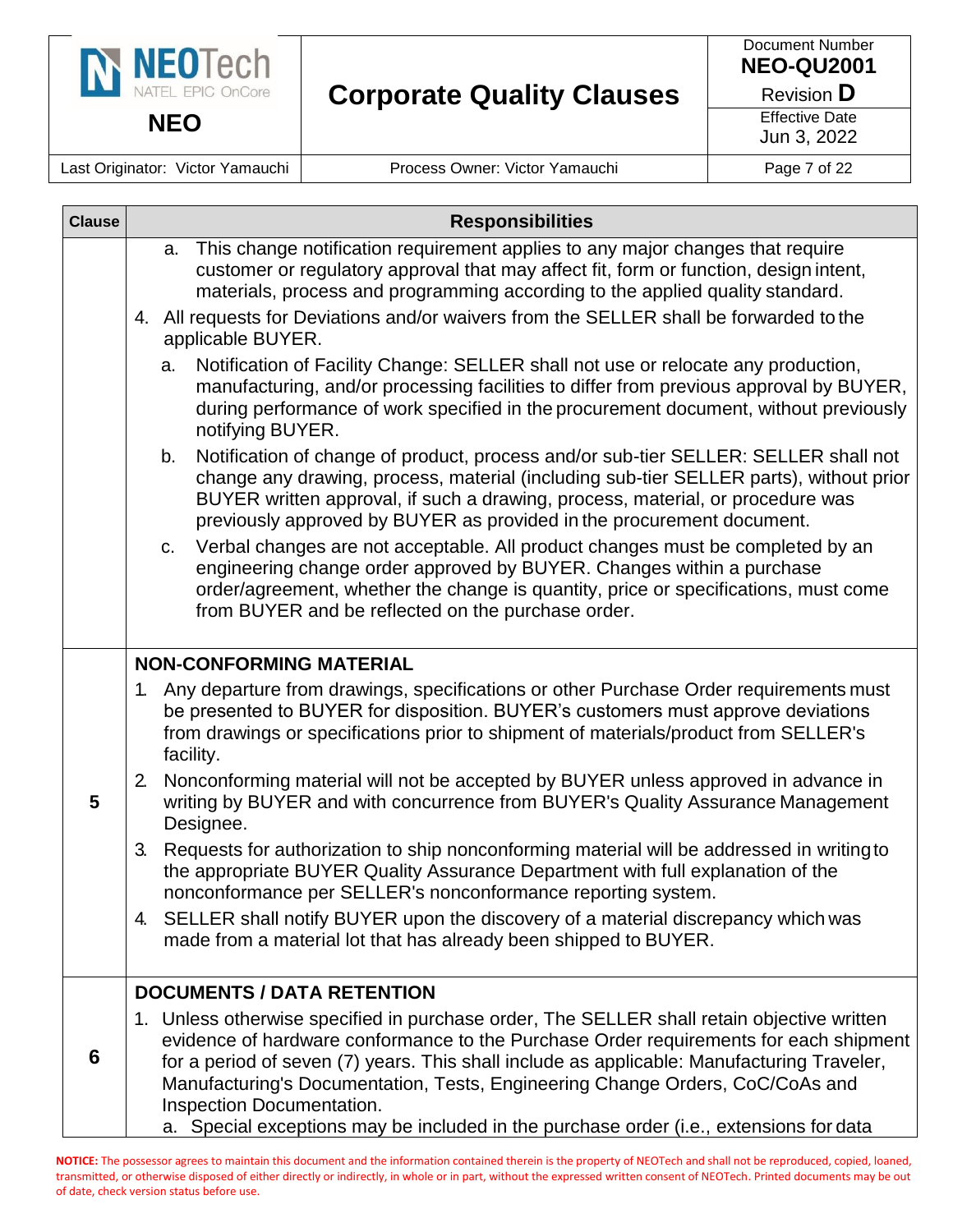

Document Number **NEO-QU2001**

Revision **D**

Effective Date Jun 3, 2022

Last Originator: Victor Yamauchi | Process Owner: Victor Yamauchi | Page 8 of 22

| <b>Clause</b> | <b>Responsibilities</b>                                                                                                                                                                                                                                                                                                                                                                                                                                                                                                                                                                                              |
|---------------|----------------------------------------------------------------------------------------------------------------------------------------------------------------------------------------------------------------------------------------------------------------------------------------------------------------------------------------------------------------------------------------------------------------------------------------------------------------------------------------------------------------------------------------------------------------------------------------------------------------------|
|               | retention for medical device related components).<br>b. Recorded data shall include all routine inspections and Dimensional Data Reports,<br>along with all required tests results such as Conditioning, Burn-In, Lot Acceptance,<br>Sampling and Inspection documents or any other test used to determine item<br>conformance.                                                                                                                                                                                                                                                                                      |
|               | Note: The SELLER upon request of BUYER shall provide requested reports as part of the<br>build to print order parts Documentation Data Package supplied with shipped product.<br>c. If the SELLER is a jobber or distributor of the item(s) in this Purchase Order, the Seller<br>shall require the same performance documentation from the original manufacturer of<br>the item(s). Additionally, SELLER shall secure from that manufacturer a right for<br>BUYER to acquire or inspect (at BUYER's option) all pertinent data in that<br>manufacturer's possession showing the items' compliance to specification. |
|               | d. The exact format of the submitted data may vary from Seller to Seller, but shall contain<br>the following minimum information:<br><b>SELLER</b> 's name<br>i.<br>SELLER 's Purchase Order number and revision<br>ii.<br>iii.<br>BUYER Buyer's part number and Purchase Order number and revision<br>BUYER Drawing/specification/SELLER planning revision level<br>iv.<br>Number of items in a lot<br>V.<br>Number of items inspected<br>vi.<br>Acceptable Quality Level (AQL) used<br>vii.<br>Lot number and date code (if applicable)<br>viii.                                                                   |
|               | e. The SELLER may obtain attributes data or variable data at Seller's discretion unless<br>the variables data is specifically requested by the Buyer. The Seller's format is<br>acceptable as a minimum attributes.                                                                                                                                                                                                                                                                                                                                                                                                  |
|               | <b>ITAR COMPLIANCE</b><br>In case of the information contained in this purchase order is subject to International Traffic<br>Arms Regulations (ITAR) or Export Administration Regulations (EAR) Controls and may not<br>be disclosed to any foreign person(s) or firm, including persons employed by or associated<br>with your firm.                                                                                                                                                                                                                                                                                |
|               | SELLERs Are Hereby Notified of the following International Traffic in Arms Regulations<br>(ITAR) Compliance Requirements:<br>1. In accordance with 22 CFR §122.1 (a), persons who engage in the United States in the<br>business of either manufacturing or exporting defense articles or furnishing defense<br>services are required to register with the U.S. Department of State, Office of Defense Trade<br>Controls and apply for export authorization prior to exports of controlled hardware,<br>technical data, software and services.                                                                       |
|               | 2. Manufacturers of defense articles who do not engage in exporting must also register.<br>3. A Defense article is a commodity, including software, that is specifically designed,                                                                                                                                                                                                                                                                                                                                                                                                                                   |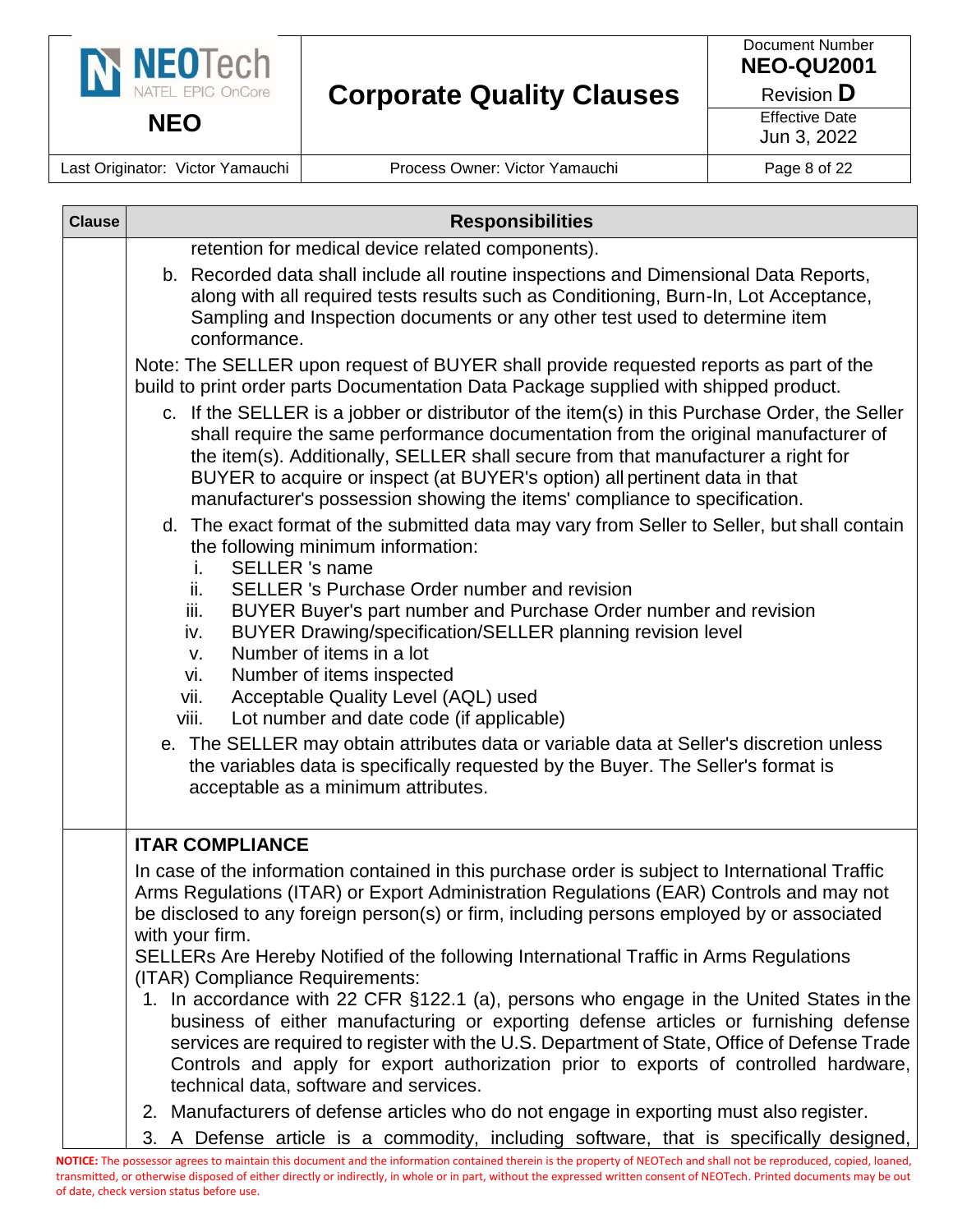

Last Originator: Victor Yamauchi | Process Owner: Victor Yamauchi | Page 9 of 22

| <b>Clause</b>  | <b>Responsibilities</b>                                                                                                                                                                                                                                                                                                                                               |
|----------------|-----------------------------------------------------------------------------------------------------------------------------------------------------------------------------------------------------------------------------------------------------------------------------------------------------------------------------------------------------------------------|
| $\overline{7}$ | developed configured adapted or modified for a military application.                                                                                                                                                                                                                                                                                                  |
|                | 4. SELLERs are notified that as they are manufacturing articles for BUYER, they are<br>manufacturing defense articles and must be registered with the U.S. State Department.<br>SELLERS NAME must also maintain that registration for the duration of their business<br>relationship with BUYER. Information regarding registration may be found at<br>www.pmdtc.org. |
|                | 5. SELLERs are also notified that any technical data (i.e. specification, drawings, etc.)<br>provided by BUYER is considered to be export controlled and may not be provided to any<br>foreign person* in the SELLERS NAME employ without specific prior export authorization<br>from the Department of State, Office of Defense Trade Controls Licensing (ODTCL).    |
|                | 6. Foreign persons are persons who are not:<br>a. U.S. Citizens                                                                                                                                                                                                                                                                                                       |
|                | b. U.S. Permanent Resident Aliens (Green Card Holders), or<br>c. Protected Persons (Refugees).                                                                                                                                                                                                                                                                        |
|                | 7. SELLERs may not provide any of the export controlled technical data provided by<br>BUYER to foreign SELLERs or affiliates, regardless of the nature of the relationship to the<br>U.S. SELLER, for any reason, without prior specific export authorization secured from the<br>ODTCL.                                                                              |
|                | 8. SELLER also notified that it may not transfer any export controlled technical data<br>provided by BUYER to any U.S. sub-contractor/vendor without first notifying the sub-<br>contractor/vendor of the export compliance requirements as stated above.                                                                                                             |
|                | 9. By this notification, you as a BUYER SELLER have been so advised of its compliance<br>obligations under the ITAR.                                                                                                                                                                                                                                                  |
|                | <b>ELECTROSTATIC DISCHARGE (ESD)</b>                                                                                                                                                                                                                                                                                                                                  |
|                | 1. SELLER shall take proper precautions to ensure that static susceptible devices are not<br>degraded, damaged or destroyed by electro-static discharge (ESD), and are adequately<br>protected from electrostatic discharge (ESD) damage during manufacturing, test,<br>inspection, packaging and shipping.                                                           |
| 8              | 2. Subject materials shall be compliant with ANSI / ESDS 20.20 or MIL-STD-1686 or an<br>equivalent specification.                                                                                                                                                                                                                                                     |
|                | 3. The ESD sensitive product shall be packaged per the 'Packaging Requirements".                                                                                                                                                                                                                                                                                      |
|                | 4. Devices not suitably protected when inspected by BUYER shall be subject to rejection<br>and replacement.                                                                                                                                                                                                                                                           |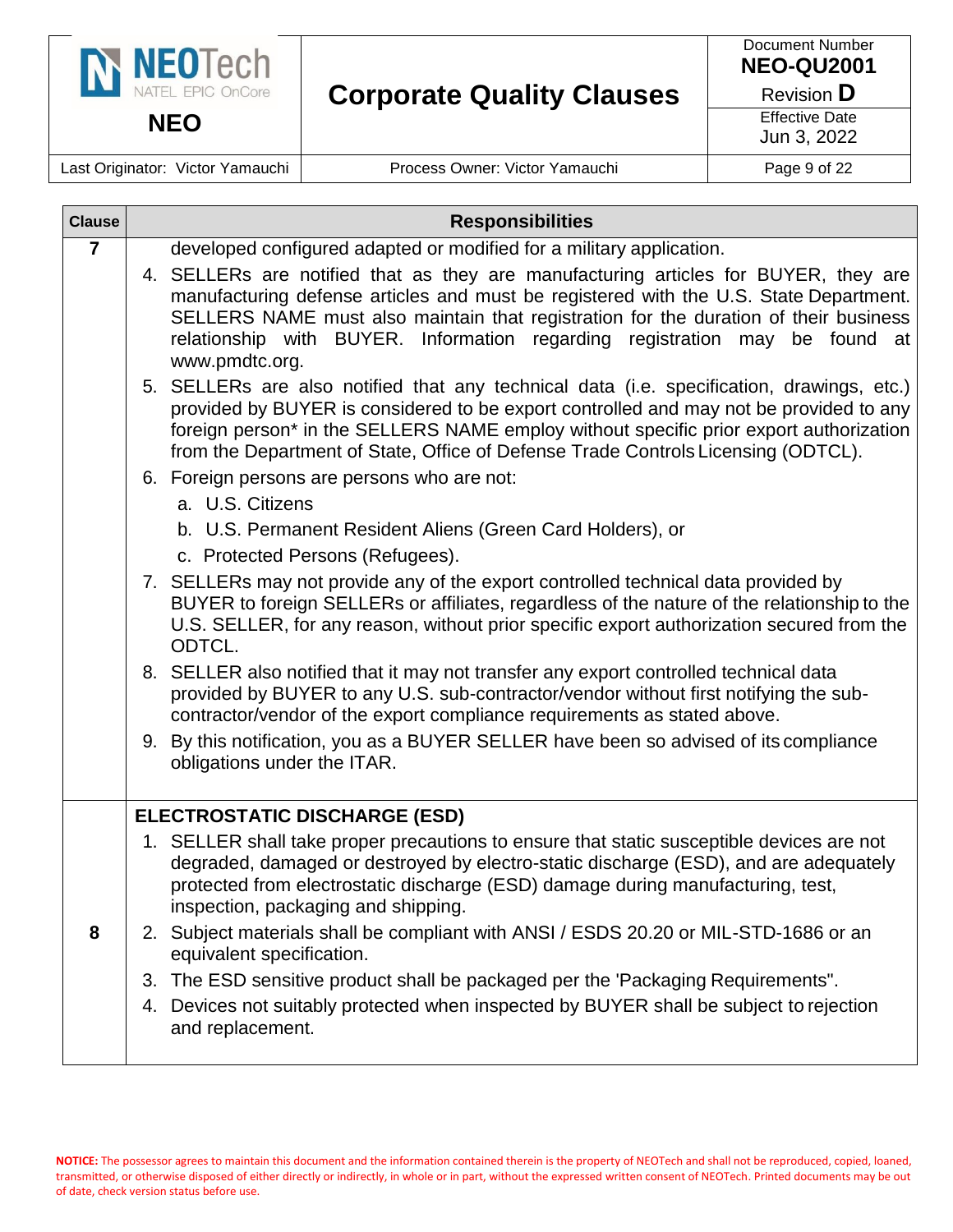

Document Number **NEO-QU2001**

Revision **D**

Effective Date Jun 3, 2022

Last Originator: Victor Yamauchi | Process Owner: Victor Yamauchi | Page 10 of 22

| <b>Clause</b> | <b>Responsibilities</b>                                                                                                                                                                                                                                                                                                   |
|---------------|---------------------------------------------------------------------------------------------------------------------------------------------------------------------------------------------------------------------------------------------------------------------------------------------------------------------------|
|               | <b>SOLDERABILITY &amp; TESTING</b>                                                                                                                                                                                                                                                                                        |
| 9             | <b>PROHIBITED MATERIALS (TIN WHISKERS)</b>                                                                                                                                                                                                                                                                                |
|               | 1. Unless otherwise specified in the product specification, material supplied on this<br>purchase order shall meet the requirements of ANSI/J-STD-002, Category 3 Test Method<br>A, B, or C as applicable.                                                                                                                |
|               | 2. All products must have a date code within specified Surface Finish Shelf-Life from the<br>receipt at BUYER.                                                                                                                                                                                                            |
|               | 3. All constructions and finishes containing pure cadmium, or pure zinc is prohibited. In<br>addition, constructions and finishes containing pure tin are prohibited unless they contain<br>a minimum of 3 weight percent alloying element) s) (i.e. lead, silver, etc.).                                                 |
|               | 4. NOTE: All solder coated components shall be shipped with A Certificate of compliance.                                                                                                                                                                                                                                  |
|               | 5. NOTE: The SELLER is required to perform 100% electrical testing and solderability test<br>in accordance with specification If material older than the specified Surface Finish Shelf-<br>Life and is going to be shipped, specific written approval is needed by BUYER/Quality<br>Assurance Department for acceptance. |
|               |                                                                                                                                                                                                                                                                                                                           |
|               | <b>PERISHABLE / SHELF LIFE MATERIALS</b>                                                                                                                                                                                                                                                                                  |
|               | 1. Any product, substance or material that has a limited life shall have a minimum of 50% of<br>its certified shelf life remaining upon delivery to BUYER Engineering.                                                                                                                                                    |
|               | 2. The limited life period shall be identified on the product or support documentation. An<br>SDS Sheet is to be provided with each shipment of product. The SELLER shall include<br>the date of manufacture.                                                                                                             |
| 10            | 3. For Polymeric Materials: The SELLER shall meet the requirements of MIL-STD-883,<br>Method 5011.5. The Certificate of Compliance shall indicate the results of meeting this<br>requirement.                                                                                                                             |
|               | 4. The SELLER is responsible for maintaining the actual test data for a minimum of 7 years.                                                                                                                                                                                                                               |
|               | 5. Test data shall be made available upon request. A signed copy of the original material<br>manufactures Certificate of Compliance must be provided with each receipt.                                                                                                                                                   |
|               | <b>CRITICAL CHARACTERISTICS IDENTIFICATION</b>                                                                                                                                                                                                                                                                            |
| 11            | 1. When applicable, BUYER Engineering drawings and specifications will annotate critical<br>characteristics exhibited by a symbol noted within the drawing legend or notes.                                                                                                                                               |
|               | The SELLER must make provisions within their processes to assure that all requirements<br>2.<br>identified as a critical characteristic are in compliance and must provide documentation in<br>the form of variable data unless specified otherwise.                                                                      |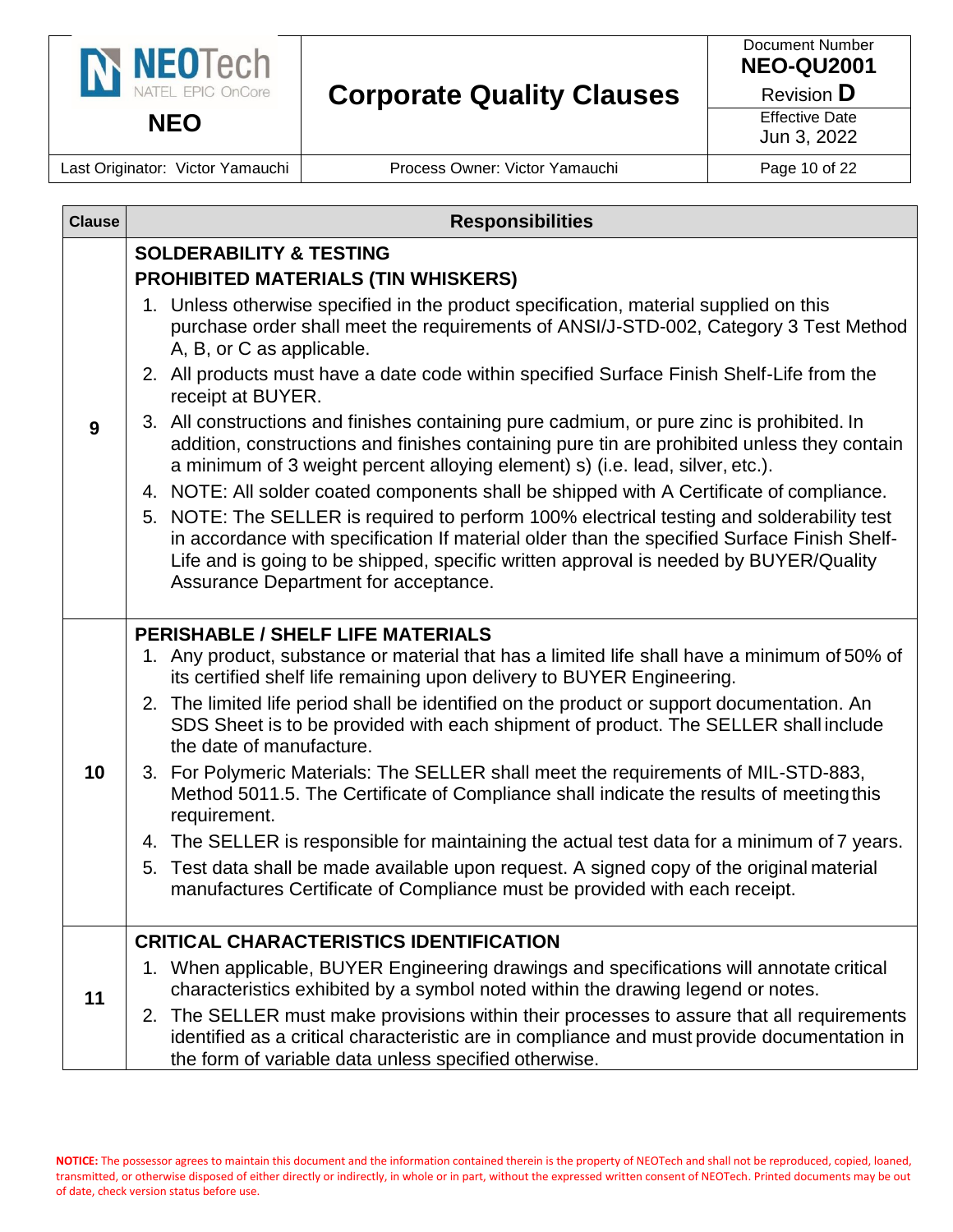

Document Number **NEO-QU2001**

Revision **D**

Effective Date Jun 3, 2022

Last Originator: Victor Yamauchi | Process Owner: Victor Yamauchi | Page 11 of 22

| <b>Clause</b> |    | <b>Responsibilities</b>                                                                                                                                                                                           |
|---------------|----|-------------------------------------------------------------------------------------------------------------------------------------------------------------------------------------------------------------------|
|               |    | ELEMENT EVALUATION (LAT) - CLASS K                                                                                                                                                                                |
|               | 1. | The SELLER must verify that all product on this purchase order meets the requirements<br>of element evaluation per MIL-PRF-38534, Class K. Test reports and certifications must<br>accompany each shipment.       |
|               | 2. | The SELLER shall retain this data on file for seven (7) years after completion of this<br>purchase order.                                                                                                         |
|               | 3. | Conventional Element Evaluation is not required when elements are purchased as QML<br>QPL certified parts.                                                                                                        |
|               | 4. | Passive Elements - element evaluation is not required when the elements are acquired<br>from the Established Reliability series of military specifications and is listed on the QPL.                              |
|               | 5. | Microcircuits & Semiconductor Devices - element evaluation is not required for JANKC<br>discrete semiconductors MIL-PRF-19500 qualified die or for MIL-PRF-38535 Class V<br>qualified die.                        |
| 12            | 6. | The full LAT data package confirming successful LAT completion must accompany the<br>shipment. The original manufacturers C of C must be provided with each shipment of<br>die.                                   |
|               | 7. | ELEMENT EVALUATION (LAT) - CLASS H                                                                                                                                                                                |
|               |    | The SELLER must verify that all product on this purchase order meets the<br>a.<br>requirements of element evaluation per MIL-PRF-38534, Class H. Test reports and<br>certifications must accompany each shipment. |
|               |    | The SELLER shall retain this data on file for seven (7) years after completion of this<br>b.<br>purchase order.                                                                                                   |
|               | 8. | Conventional Element Evaluation is not required when elements are purchased as QML<br>QPL certified parts.                                                                                                        |
|               | 9. | Passive Elements - element evaluation is not required when the elements are acquired<br>from the Established Reliability series of military specifications and is listed on the QPL.                              |
|               |    | 10. Microcircuits & Semiconductor Devices - element evaluation is not required for JANHC<br>or JANKC discrete semiconductors MII-PRF-19500 qualified die or for MIL-PRF-38535<br>Class V qualified die.           |
|               |    | 11. The originals manufacturers C of C must be provided with each shipment of die.                                                                                                                                |
|               |    | FIRST ARTICLE INSPECTION (FAI) REPORT                                                                                                                                                                             |
|               |    | 1. SELLER shall perform a First Article Inspection that is applicable to all parts and<br>assemblies with the exception to Commercial Off Shelf (COTS) parts.                                                     |
| 13            |    | 2. SELLER shall perform a full FAI or a partial FAI for affected characteristics, when any of<br>the following occurs:                                                                                            |
|               |    | First time delivery of the product.<br>а.                                                                                                                                                                         |
|               |    | A change in the design characteristics affecting fit, form, or function of the part.<br>b.                                                                                                                        |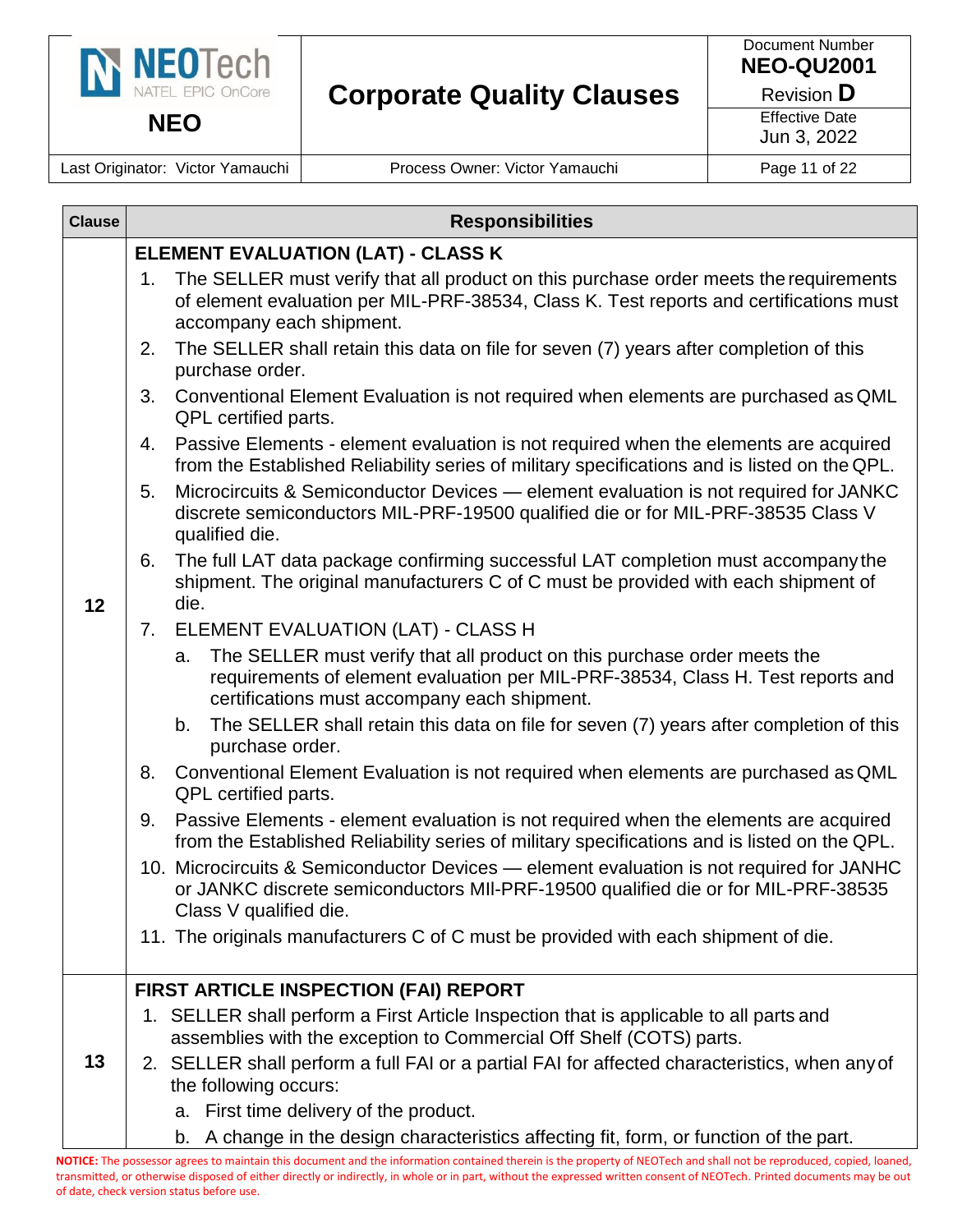

Last Originator: Victor Yamauchi | Process Owner: Victor Yamauchi | Page 12 of 22

| c. A change in manufacturing source(s), process(es), inspection method(s), location of<br>manufacture, tooling, or materials that can potentially affect fit, form, or function.<br>d. A change in numerical control program or translation to another media that can |  |
|-----------------------------------------------------------------------------------------------------------------------------------------------------------------------------------------------------------------------------------------------------------------------|--|
| potentially affect fit, form, or function (revision change).                                                                                                                                                                                                          |  |
| e. A natural or man-made event, which may adversely affect the manufacturing process.<br>An implementation of corrective action required to complete a previous FAI.<br>f.                                                                                            |  |
| A lapse in production for two years shall require an update for any characteristics that<br>g.<br>may be impacted by the inactivity. This lapse is from the completion of last<br>production operation to the actual restart of production.                           |  |
| 3. FAI reports shall be provided to the BUYER retained by the SELLER for a minimum of 7<br>years.                                                                                                                                                                     |  |
| 4. Dimensional reports and drawing bubble diagrams are required when applicable.                                                                                                                                                                                      |  |
| <b>SINGLE LOT TRACEABILITY</b>                                                                                                                                                                                                                                        |  |
| Items provided in accordance with this purchase order are under Single Lot Traceability<br>Control at BUYER.                                                                                                                                                          |  |
| 1. Each shipment shall be from only one OEM.                                                                                                                                                                                                                          |  |
| 2. Each shipment shall only be from one Lot per reel or waffle pack.                                                                                                                                                                                                  |  |
| 3. Components that are too small to have the Lot Code marked on them are to have their<br>14<br>packaging identified with the appropriate Lot Code marking / serial number.                                                                                           |  |
| 4. When the SELLER combines multiple lots of material in one container, this material shall<br>be segregated and identified such that all material lot numbers are segregated and<br>identifiable.                                                                    |  |
| 5. Root Traceability shall be to the base wafer lot number (class K only).                                                                                                                                                                                            |  |
| <b>FOREIGN OBJECT DEBRIS (FOD)</b>                                                                                                                                                                                                                                    |  |
| 1. Material supplied shall be free of foreign objects.                                                                                                                                                                                                                |  |
| 2. The material supplied on this purchase order shall be manufactured in an environment<br>that is free of foreign objects.                                                                                                                                           |  |
| 3. The seller shall establish and maintain an effective Foreign Object Damage (FOD)<br>Prevention Program to reduce FOD using NAS412 as a guideline.<br>15                                                                                                            |  |
| 4. The seller's program shall utilize effective FOD prevention practices.                                                                                                                                                                                             |  |
| a. The program shall be proportional to the sensitivity of the design of the product(s) to<br>FOD, as well as, to the FOD generating potential of the manufacturing methods.                                                                                          |  |
| 5. The SELLER must be able to provide objectives evidence of FOD inspections when<br>requested by the BUYER.                                                                                                                                                          |  |
| a. The written procedures or policies developed by the seller shall be subject to review                                                                                                                                                                              |  |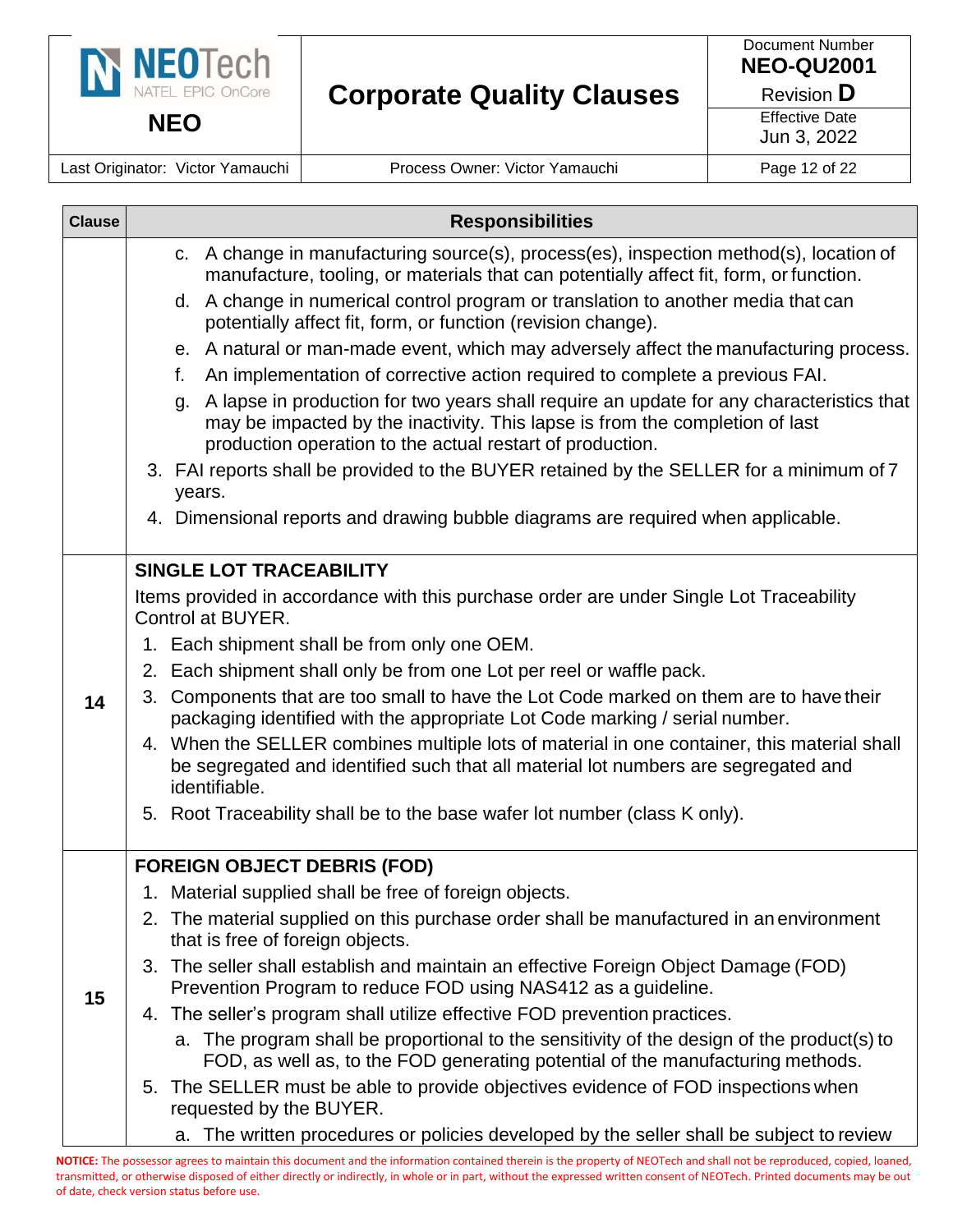

Document Number **NEO-QU2001**

Revision **D**

Effective Date Jun 3, 2022

Last Originator: Victor Yamauchi | Process Owner: Victor Yamauchi | Page 13 of 22

| <b>Clause</b> | <b>Responsibilities</b>                                                                                                                                                                                                                                                                                                                                                                                                                    |
|---------------|--------------------------------------------------------------------------------------------------------------------------------------------------------------------------------------------------------------------------------------------------------------------------------------------------------------------------------------------------------------------------------------------------------------------------------------------|
|               | upon request by the BUYER Procurement Agent and/or government representative,<br>and disapproval when the seller's procedures or policies do not accomplish their<br>objectives.                                                                                                                                                                                                                                                           |
|               | <b>FRAUD OR FALSIFICATION</b>                                                                                                                                                                                                                                                                                                                                                                                                              |
| 16            | Any knowing and willful act to falsify, conceal, or alter a material fact, or any false, fraudulent<br>of fictitious statement or representation in connection with the performance of work under this<br>purchase order may be punishable in accordance with applicable Federal Statues.                                                                                                                                                  |
|               | <b>PRE-CAP INSPECTION</b>                                                                                                                                                                                                                                                                                                                                                                                                                  |
|               | 1. If Pre-cap inspection by BUYER is required prior to closure of the assemblies or<br>containers procured on this contract, the SELLER shall notify the BUYER whose name is<br>on the purchase order, a minimum of five (5) working days prior to assembly or container<br>closure.                                                                                                                                                       |
| 17            | 2. BUYER reserves the right to waive, on an individual lot/shipment basis, this inspection.                                                                                                                                                                                                                                                                                                                                                |
|               | 3. Authorization to continue processing of material, less this inspection, will be accomplished<br>by written notification from BUYER Quality Management. In this case, a copy of the written<br>authorization must accompany the shipment. Failure to include the authorization<br>document is cause for rejection.                                                                                                                       |
|               | 4. Pre-cap inspection will be noted as a line item within the purchase order as applicable.                                                                                                                                                                                                                                                                                                                                                |
|               | <b>FINAL SOURCE INSPECTION</b>                                                                                                                                                                                                                                                                                                                                                                                                             |
| 18            | 1. If BUYER Source Inspection (NSI) is required at the SELLER's facility prior to shipment of<br>this order. Test and inspection data demonstrating conformance to the lot acceptance<br>requirements as specified in the drawing or specification shall be generated and be ready<br>for review. In addition, the SELLER shall furnish the necessary facilities, equipment,<br>documentation and personnel in support of this inspection. |
|               | 2. The SELLER shall notify BUYER a minimum of five (5) working days prior to the material<br>being ready for any identified inspection points. Final acceptance shall be at final<br>destination.                                                                                                                                                                                                                                          |
|               | 3. BUYER reserves the right to waive the requirement for NSI. If NSI is waived, a copy of the<br>waiver must accompany the shipment. Failure to include the waiver is cause for rejection.<br>The quantity of pieces shipped must match exactly the quantity on the waiver.                                                                                                                                                                |
|               | 4. BUYER Source Inspection shall be noted as a line item on the purchase order as<br>applicable.                                                                                                                                                                                                                                                                                                                                           |
|               | 5. Acceptance of products at BUYER source inspection does not relieve SELLER of full<br>specification compliance and purchase order requirements.                                                                                                                                                                                                                                                                                          |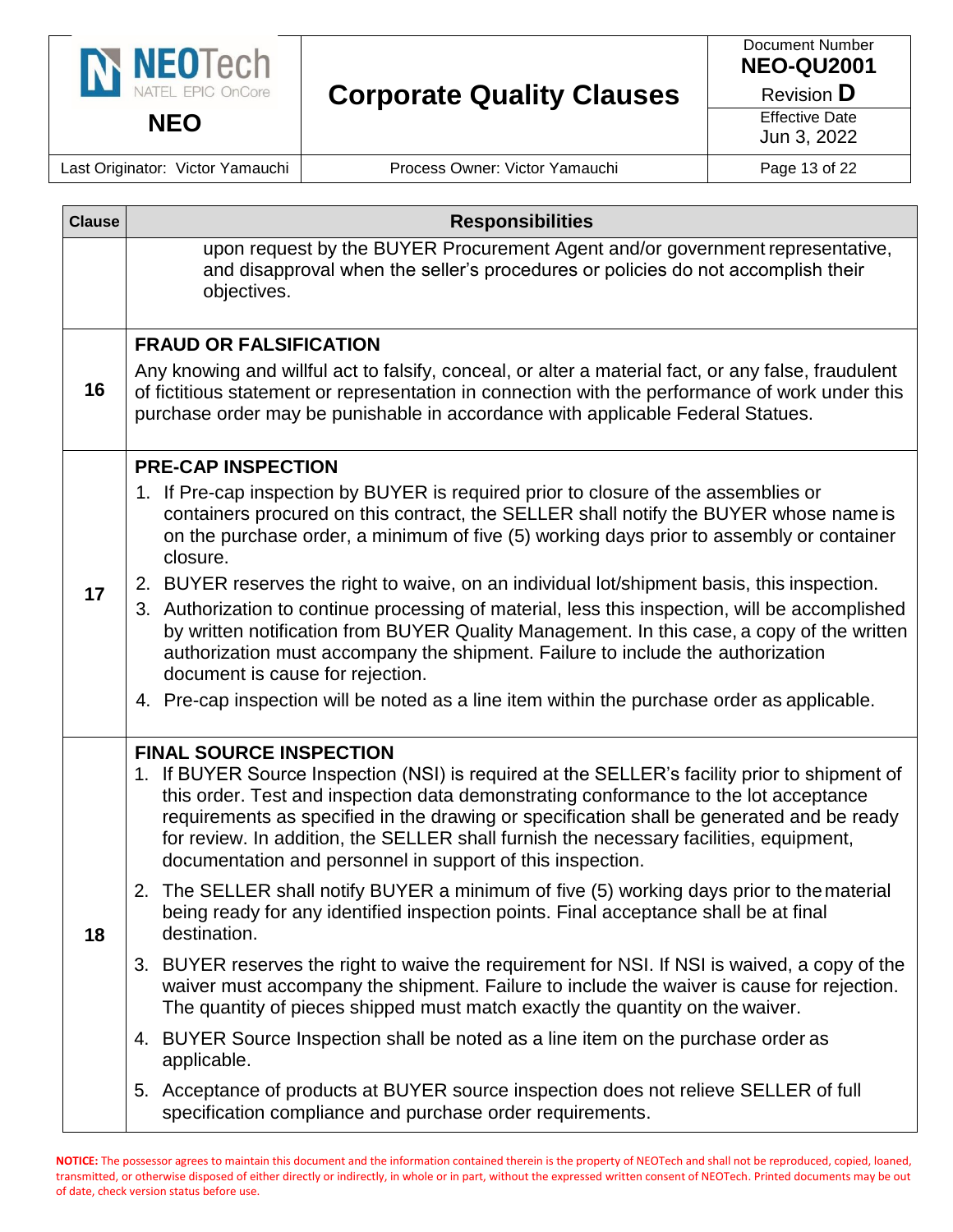

Document Number **NEO-QU2001**

Revision **D**

Effective Date Jun 3, 2022

Last Originator: Victor Yamauchi | Process Owner: Victor Yamauchi | Page 14 of 22

| <b>Clause</b> | <b>Responsibilities</b>                                                                                                                                                                                                                                                                                                                                                                                                                                                                                                                                                                                                                                                                                                                                                                   |
|---------------|-------------------------------------------------------------------------------------------------------------------------------------------------------------------------------------------------------------------------------------------------------------------------------------------------------------------------------------------------------------------------------------------------------------------------------------------------------------------------------------------------------------------------------------------------------------------------------------------------------------------------------------------------------------------------------------------------------------------------------------------------------------------------------------------|
| 19            | <b>CUSTOMER SOURCE INSPECTION</b><br>1. BUYER customers reserve the right to waive this inspection.<br>2. Authorization to continue processing of material, less this inspection, will be to the<br>SELLER from BUYER/ Quality Management provided in writing.<br>3. Documented evidence of source inspection/s or direction to waive agreed upon<br>inspection(s) is to be provided with each shipment of associated product.<br>4. When applicable, BUYER may require Source Inspection from BUYER Customers. In<br>such cases BUYER will coordinate with the SELLER in advance as to what Customer<br>Source Inspection requirements are applicable.<br>5. The SELLER shall notify BUYER a minimum 5 days in advance of when material will be<br>ready for Customer Source Inspection. |
| 20            | <b>FLOWDOWN TO SUB-SUPPLIERS</b><br>1. SELLER shall flow-down to Sub-Tier Suppliers the applicable requirements as required by<br>the purchase order either specifically or by reference.<br>2. This also includes any special provisions noted on the purchase order (including Quality<br>Clauses) or other procurement documents, drawings, specifications, quality system<br>requirements, regulations, public laws and other requirements as may be specified on the<br>purchase order.                                                                                                                                                                                                                                                                                              |
| 21            | <b>MARKING &amp; IDENTIFICATION</b><br>1. The vendor is required to reference BUYER part number, revision, purchase order<br>number, lot number or date code on all labels and documents.<br>2. Buyer part number shall be clearly identified as a part of the unit marking and/or stick-on-<br>labels for on bags, waffle pack, intermediate and shipping boxes / containers.                                                                                                                                                                                                                                                                                                                                                                                                            |
| 22            | <b>STATEMENT OF WORK (SOW)</b><br>When specified on NEOTech purchase order. Items / material shall be subject to additional<br>requirements per the SOW. Items that do not comply with stated SOW requirements shall be<br>rejected by NEOTech.                                                                                                                                                                                                                                                                                                                                                                                                                                                                                                                                           |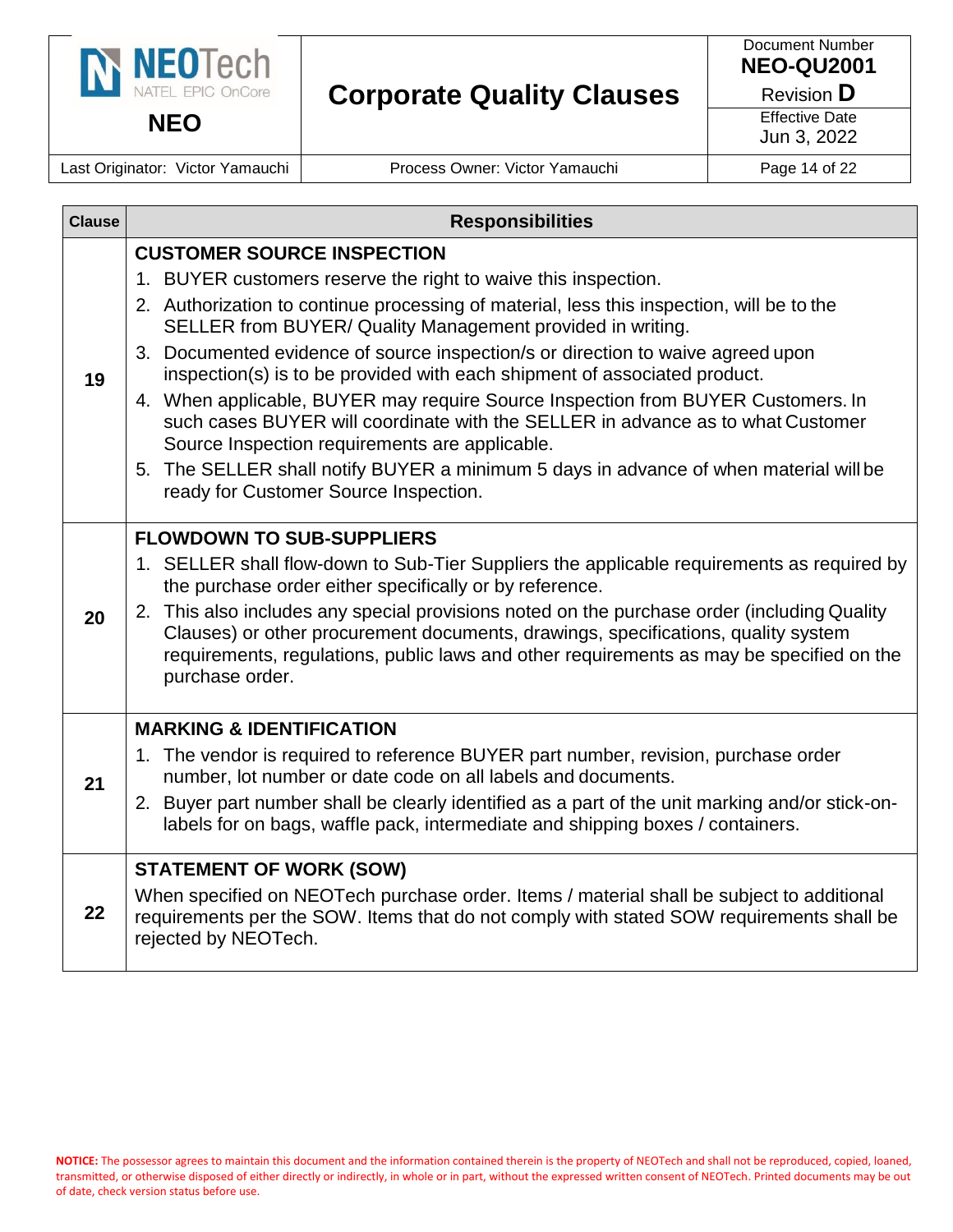

Document Number **NEO-QU2001**

Revision **D**

Effective Date

Jun 3, 2022

Last Originator: Victor Yamauchi | Process Owner: Victor Yamauchi | Page 15 of 22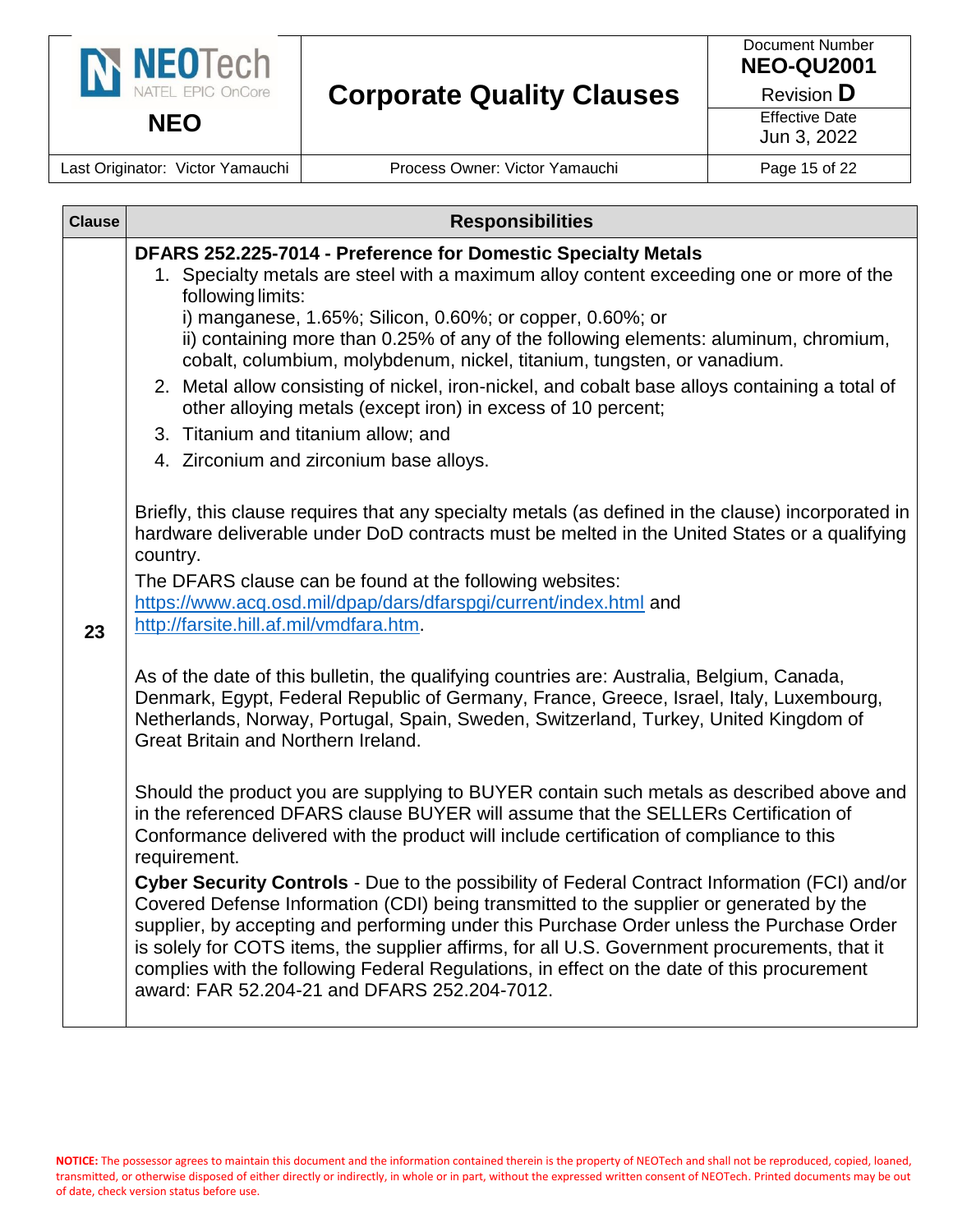

**NEO**

# **Corporate Quality Clauses**

Document Number **NEO-QU2001**

Revision **D**

Effective Date

Jun 3, 2022

Last Originator: Victor Yamauchi | Process Owner: Victor Yamauchi | Page 16 of 22

| <b>Clause</b> | <b>Responsibilities</b>                                                                                                                                                                                                                                                                    |
|---------------|--------------------------------------------------------------------------------------------------------------------------------------------------------------------------------------------------------------------------------------------------------------------------------------------|
| 24            | <b>CORRECTIVE ACTION</b><br>1. When applicable, corrective action may be required for any non-conforming/failure                                                                                                                                                                           |
|               | mechanisms.<br>2. A corrective action plan detailing the proposed permanent corrective actions shall be<br>submitted and implemented within the specified time given in BUYER's SELLER<br>Corrective Action Request (SCAR).                                                                |
|               | a. The BUYER can provide their corrective action request form as well.<br>3. Consequences may be imposed due to the SELLER's repeated lack of timely response<br>which may include downgrading the Approved Vendor Listing (AVL) status and/or removal<br>from the AVL.                    |
|               | <b>Moisture Sensitive Devices</b>                                                                                                                                                                                                                                                          |
|               | Material which required Moisture Sensitive Controls per the part drawing and or SCD shall be:                                                                                                                                                                                              |
| 25            | 1. Positively identified as Moisture Sensitive per J-STD-033                                                                                                                                                                                                                               |
|               | 2. Packaged per J-STD-033                                                                                                                                                                                                                                                                  |
|               | X-RAY FLUORESCENCE (XRF) TESTING                                                                                                                                                                                                                                                           |
|               | 1. If required, shipment must include a certificate of conformance and a copy of the XRF                                                                                                                                                                                                   |
|               | testing report which needs to include:<br>a. Seller Name                                                                                                                                                                                                                                   |
| 26            | b. NEO Tech Part Number                                                                                                                                                                                                                                                                    |
|               | c. NEO Tech Purchase Order                                                                                                                                                                                                                                                                 |
|               | d. Quantity Tested                                                                                                                                                                                                                                                                         |
|               | <b>CABLE HARNESS AND TERMINATED WIRES:</b>                                                                                                                                                                                                                                                 |
|               | 1. All crimping needs to comply with the manufacturers published requirements (crimp height<br>or pull tests).                                                                                                                                                                             |
| 27            | 2. Results of tests must be provided with unique lot / date code produced.<br>3. Quality Requirements:                                                                                                                                                                                     |
|               | a. Cables & terminated wires must comply with the requirements of IPC/WHMA-A-620<br>(latest revision).                                                                                                                                                                                     |
|               | <b>DATE CODE</b>                                                                                                                                                                                                                                                                           |
| 28            | SELLER shall deliver to BUYER only those parts manufactured less than 5 years / 60 months<br>prior to date, unless stated otherwise in the buyer purchase order. This shall be evident by<br>date code marking on each individual part or on the manufacturer's labeling on the packaging. |
|               | BUYER written approval is required for each shipment not meeting this condition                                                                                                                                                                                                            |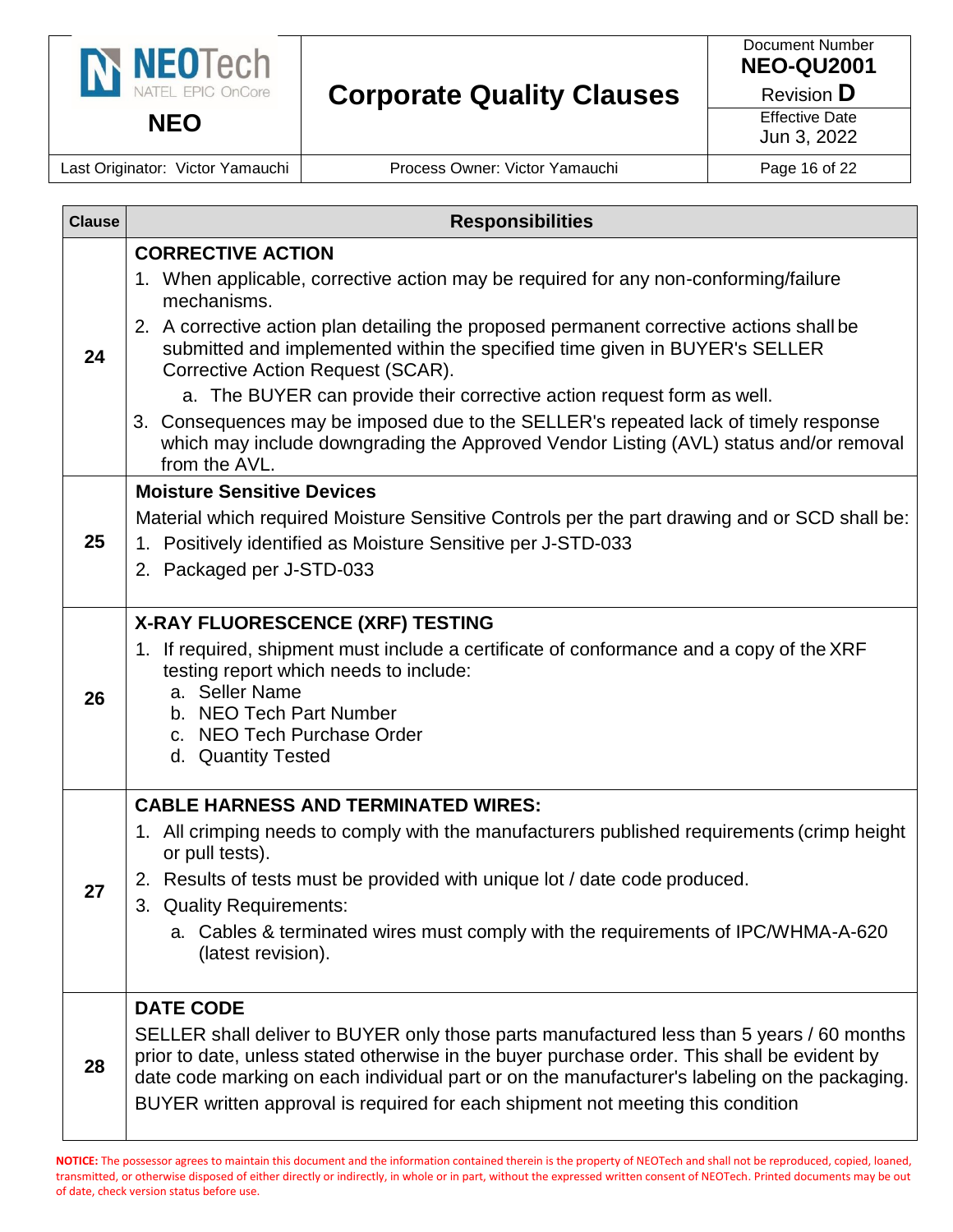

Document Number **NEO-QU2001**

Revision **D**

Effective Date Jun 3, 2022

Last Originator: Victor Yamauchi | Process Owner: Victor Yamauchi | Page 17 of 22

| <b>Clause</b> | <b>Responsibilities</b>                                                                                                                                                                                                                                                                                                                                          |
|---------------|------------------------------------------------------------------------------------------------------------------------------------------------------------------------------------------------------------------------------------------------------------------------------------------------------------------------------------------------------------------|
|               | <b>CALIBRATION SYSTEM REQUIREMENTS</b>                                                                                                                                                                                                                                                                                                                           |
| 29            | 1. Test and measurement tools / equipment used to determine the acceptability of delivered<br>items shall be maintained in accordance with ANSI/NCSL Z540-1, "Calibration System<br>Requirements" or an equivalent specification.<br>2. The SELLER shall maintain a calibration system that complies with MIL-STD-45662, ISO<br>10012 or ISO 17025 requirements. |
|               |                                                                                                                                                                                                                                                                                                                                                                  |
|               | <b>CONFORMAL COATING</b><br>1. Certificate of Conformance (C of C) is required.                                                                                                                                                                                                                                                                                  |
| 30            | 2. Conformal coating must comply with J-STD-001 & IPC-A-610. Materials description and<br>Coating thickness measurement shall be included on the Certificate of Conformance (C of<br>$C$ ).                                                                                                                                                                      |
|               | <b>PACKAGING REQUIREMENTS</b>                                                                                                                                                                                                                                                                                                                                    |
|               | 1. SELLER shall have a system for controlling and monitoring proper handling, preservation,<br>storage, packaging and shipping processes to protect the quality of deliverable materials<br>and to prevent their damage, deterioration and degradation.                                                                                                          |
|               | Protection shall be provided to prevent physical damage, to prevent twisted and<br>2.<br>entangled leads and to maintain leads and terminals in the manufactured conditioned<br>under handling and transportation environments.                                                                                                                                  |
|               | The packaging material shall not in any way affect the quality of the components.<br>3.                                                                                                                                                                                                                                                                          |
|               | When multiple separate packages/containers/MBB bags are delivered as part of a<br>4.<br>shipment or an order fulfillment of a single fab PN, each bag shall be marked/labeled with<br>the following content information:                                                                                                                                         |
| 31            | <b>Part Number</b><br>5.                                                                                                                                                                                                                                                                                                                                         |
|               | Quantity per bag/container Date code(s) in bag/container<br>6.                                                                                                                                                                                                                                                                                                   |
|               | Bulk Pack: Appropriate material shall be inserted into the intermediate container to<br>7.<br>prevent damage during shipping / handling / storage, as required.                                                                                                                                                                                                  |
|               | Rail: Non-conductive rail with non-conductive or antistatic foam plugs at both ends of the<br>8.<br>rail to prevent movement.                                                                                                                                                                                                                                    |
|               | Lot Identification: Items furnished under this Purchase Order shall be identified by<br>9.<br>SELLER identification code (e.g. Cage Code, Logo etc.) and manufacturing lot or batch<br>number on the package.                                                                                                                                                    |
|               | 10. SELLER shall take necessary precautions to ensure that static susceptible devices are<br>adequately protected from electrostatic discharge (ESD) damage during manufacturing,<br>test, inspection, packaging and shipping.                                                                                                                                   |
|               | 11. Packaging shall be marked with an ESD cautionary note or symbol.                                                                                                                                                                                                                                                                                             |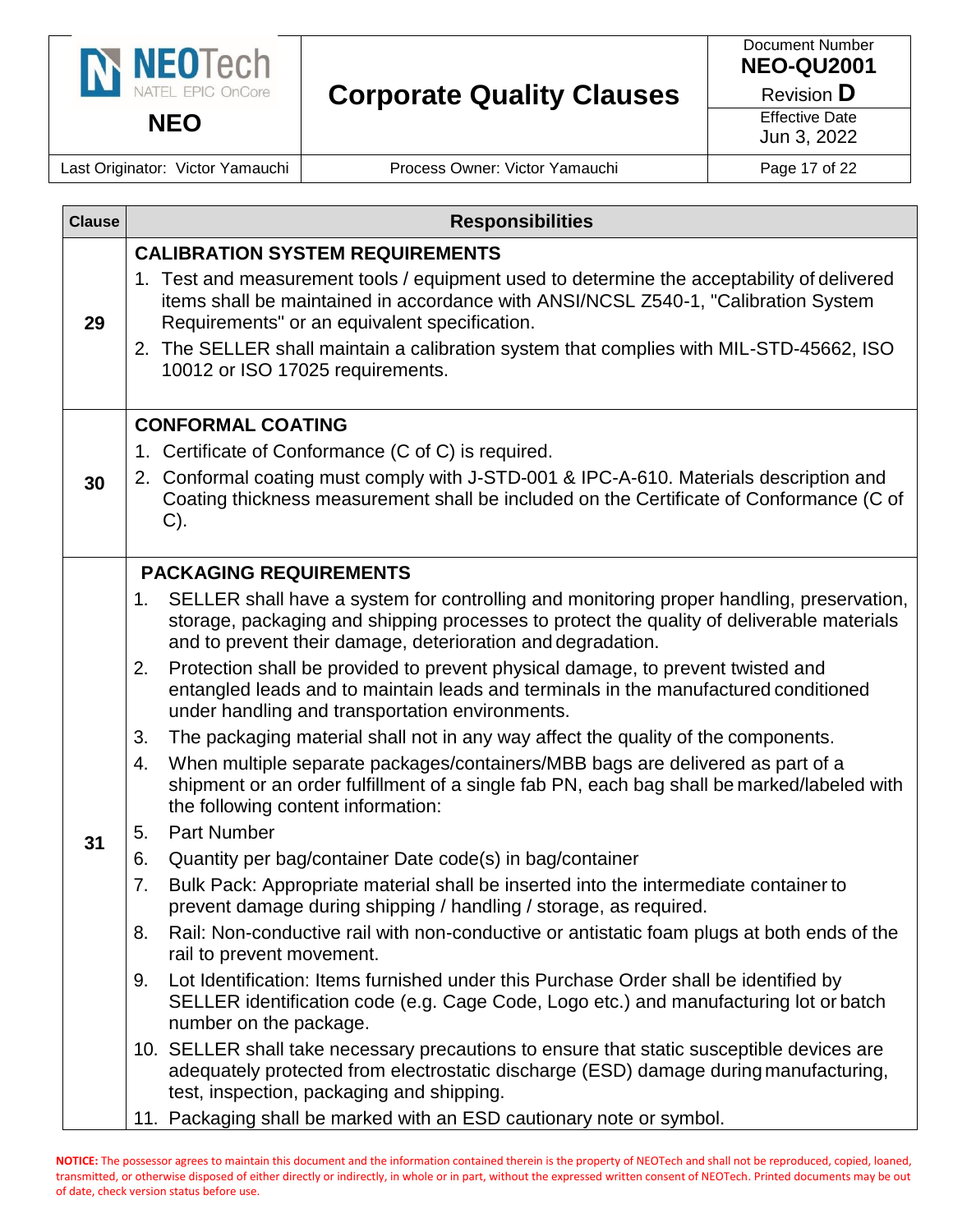

**NEO**

# **Corporate Quality Clauses**

Document Number **NEO-QU2001**

Revision **D**

Effective Date

Jun 3, 2022

Last Originator: Victor Yamauchi | Process Owner: Victor Yamauchi | Page 18 of 22

| <b>Clause</b> | <b>Responsibilities</b>                                                                                                                                                                                                                                                                                                                                                                                                                                                                                                                                                                                                                                                                                                                                                                                                                                                                                                                                                                                                                                                                                                                                                                                                                                                                                                                                                                                                               |
|---------------|---------------------------------------------------------------------------------------------------------------------------------------------------------------------------------------------------------------------------------------------------------------------------------------------------------------------------------------------------------------------------------------------------------------------------------------------------------------------------------------------------------------------------------------------------------------------------------------------------------------------------------------------------------------------------------------------------------------------------------------------------------------------------------------------------------------------------------------------------------------------------------------------------------------------------------------------------------------------------------------------------------------------------------------------------------------------------------------------------------------------------------------------------------------------------------------------------------------------------------------------------------------------------------------------------------------------------------------------------------------------------------------------------------------------------------------|
|               | 12. Moisture Sensitive Devices:<br>13. All moisture sensitive devices as defined by J-STD-020 or J-STD-033 shall be:<br>Positively identified as Moisture Sensitive Material per J-STD-020 or J-STD-033.<br>а.<br>b. Packaged per J-STD-020 or J-STD-033.<br>14. SMD: Tape & Reel or STD ESD Tray package are acceptable;                                                                                                                                                                                                                                                                                                                                                                                                                                                                                                                                                                                                                                                                                                                                                                                                                                                                                                                                                                                                                                                                                                             |
|               | 15. Through hole component: Reel, Tube and Tray package are acceptable<br>16. Others: in qualified package<br>17. Special: SMD without pickup surface should have Mylar on top surface.<br>18. Material shall be loaded as specified in the original component manufacturer.                                                                                                                                                                                                                                                                                                                                                                                                                                                                                                                                                                                                                                                                                                                                                                                                                                                                                                                                                                                                                                                                                                                                                          |
| 32            | <b>PCB / PWB FABRICATION Specification</b><br>1. Follow BUYER'S "PCB Fabrication Specification, NEO-SC2004 - latest revision at the<br>NEOTech Website: Under About NEOTech, Suppliers, Supplier Responsibilities, PCB<br><b>Fabrication Specification</b>                                                                                                                                                                                                                                                                                                                                                                                                                                                                                                                                                                                                                                                                                                                                                                                                                                                                                                                                                                                                                                                                                                                                                                            |
| 33            | <b>PROHIBITED MATERIAL</b><br>1. Titanium (Western Titanium)<br>In absent written approval of BUYER's customer, no products delivered under this<br>purchase order shall contain rolled plate or forged bar titanium sourced from Western<br>Titanium, Inc. or March 2 Metals at any sub-tier SELLER level.<br>2. Pure Tin,<br>All construction and finishes for material and product shipped against this purchase order<br>line item containing pure tin is prohibited, unless they contain a minimum of 3 weight percent<br>alloying element(s), i.e., lead, silver, etc. If required, all solder coated components shall be<br>shipped with a test report to document that the solder is not pure tin.<br>3. Pure Cadmium, Zinc<br>All construction and finishes for material and product shipped against this purchase order<br>line item containing pure cadmium or pure zinc is prohibited.<br>4. Westinghouse<br>a. Material shipped against this purchase order item shall not contain any marking with<br>the Westinghouse name or logo. Should any specification forming a part of this<br>purchase order item contain a requirement for such marking, SELLER shall<br>immediately contact BUYER for appropriate direction.<br>b. If required by purchase order, SELLER MUST submit a certificate with each shipment<br>stating the 'Prohibited Materials', and that they are not present in their deliverable<br>product. |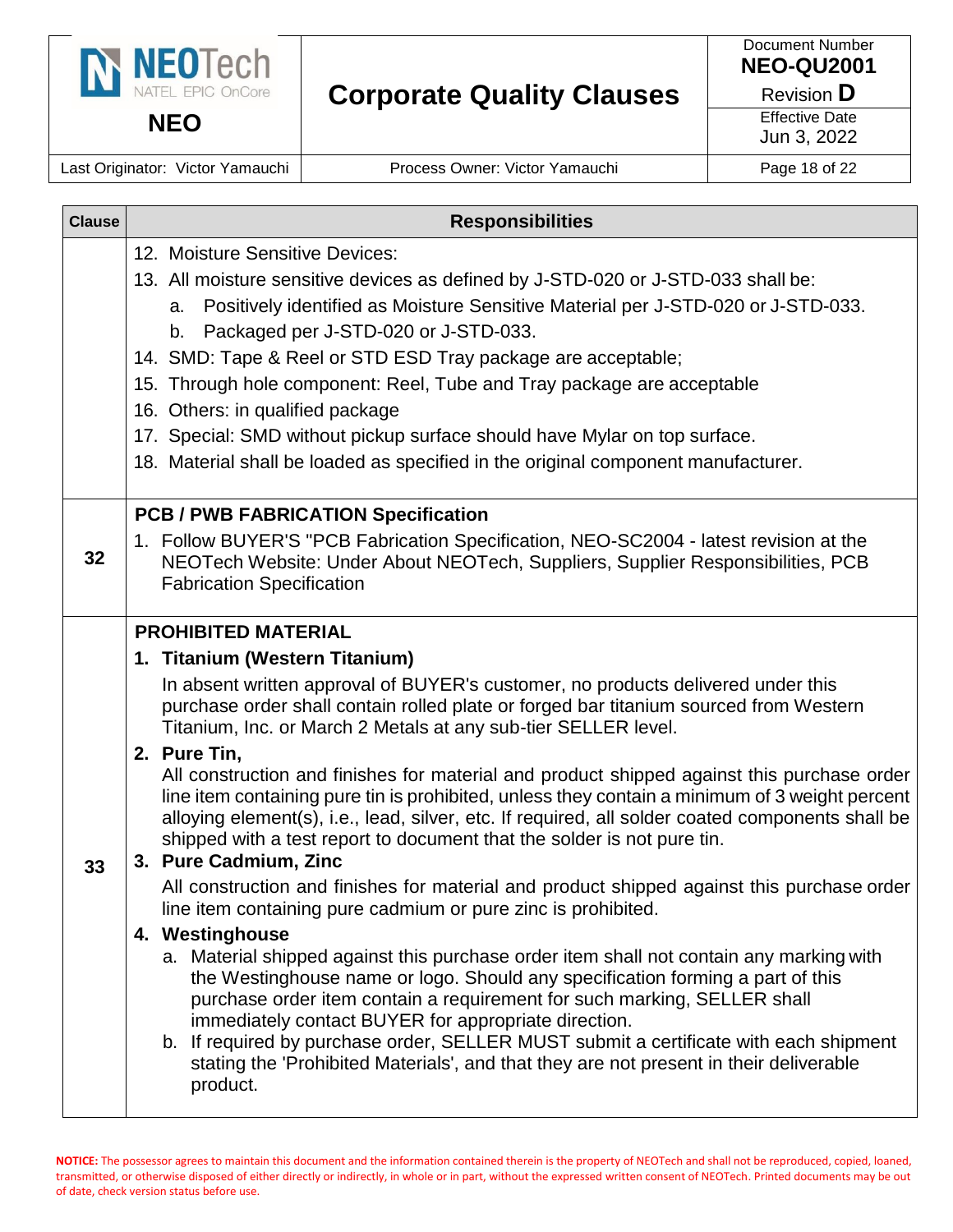

**NEO**

# **Corporate Quality Clauses**

Document Number **NEO-QU2001**

Revision **D**

Effective Date Jun 3, 2022

Last Originator: Victor Yamauchi | Process Owner: Victor Yamauchi | Page 19 of 22

| <b>Clause</b> | <b>Responsibilities</b>                                                                                                                                                                                                                                                                                                                                                       |  |  |
|---------------|-------------------------------------------------------------------------------------------------------------------------------------------------------------------------------------------------------------------------------------------------------------------------------------------------------------------------------------------------------------------------------|--|--|
|               | 1. COUNTERFEIT GOODS                                                                                                                                                                                                                                                                                                                                                          |  |  |
|               | SELLER represents and warrants that it will not knowingly or negligently use or procure<br>counterfeit components in the Product or as replacement components.                                                                                                                                                                                                                |  |  |
|               | a. "Counterfeit Goods" as used in this Agreement means Product or components thereof<br>that are or contain items misrepresented as having been designed and/or produced<br>under an approved system or other acceptable method, including any of the following:                                                                                                              |  |  |
|               | an unauthorized copy or substitute of an Original Equipment Manufacturer or<br>(i)<br>Original Component Manufacturer (collectively, "OCM") item;                                                                                                                                                                                                                             |  |  |
|               | not traceable to an OCM sufficient to ensure authenticity in OCM design and<br>(ii)<br>manufacture;                                                                                                                                                                                                                                                                           |  |  |
|               | (iii) do not contain proper external or internal materials or components required by<br>the OCM or are not constructed in accordance with OCM design;                                                                                                                                                                                                                         |  |  |
| 34            | (iv) have been re-worked, re-marked, re-labeled, repaired, refurbished, or otherwise<br>modified from OCM design but are represented as OCM authentic or as new; or                                                                                                                                                                                                           |  |  |
|               | (v) have not passed successfully all OCM required testing, verification, screening, and<br>quality control processes.                                                                                                                                                                                                                                                         |  |  |
|               | (vi) SELLER will ensure Product furnished to BUYER is not Counterfeit Goods.                                                                                                                                                                                                                                                                                                  |  |  |
|               | (vii) SELLER will ensure that Counterfeit Goods are not delivered by ensuring the direct<br>procurement of items from OCMs or authorized SELLERs, and, when items are to<br>be procured from non-authorized SELLERs, obtaining from such non-authorized<br>SELLERs appropriate certificates of conformance that provide one or more of the<br>following:                      |  |  |
|               | The OCM's original certificate of conformance for the item (per Quality Clause<br>a.<br>$#1$ , herein);                                                                                                                                                                                                                                                                       |  |  |
|               | Sufficient records providing unbroken supply chain traceability to the OCM;<br>b.                                                                                                                                                                                                                                                                                             |  |  |
|               | OCM's test and inspection records demonstrating the item's authenticity. In all<br>C.<br>cases, prior to procurement from non-authorized Sellers, SELLER must contact<br>BUYER for written approval, and the parts must be controlled such that BUYER<br>will have unambiguous insight into the origination, control and where applicable<br>serial number of all components. |  |  |
|               | b. Counterfeit Goods delivered or furnished to BUYER under this contract are deemed<br>nonconforming.                                                                                                                                                                                                                                                                         |  |  |
|               | c. If SELLER becomes aware or suspects that it has furnished Counterfeit Goods to<br>BUYER, SELLER will immediately notify BUYER.                                                                                                                                                                                                                                             |  |  |
|               | d. If SELLER has met the conditions of (a) and (b) noting the approval process for non-<br>authorized SELLERs, then both parties will mutually share in the expense and replace<br>Goods with OCM or BUYER-approved Product that conforms to the<br>such Counterfeit<br>requirements of this Agreement.                                                                       |  |  |
|               | e. If SELLER has not met the conditions of (a) and (b), then SELLER shall be liable for all                                                                                                                                                                                                                                                                                   |  |  |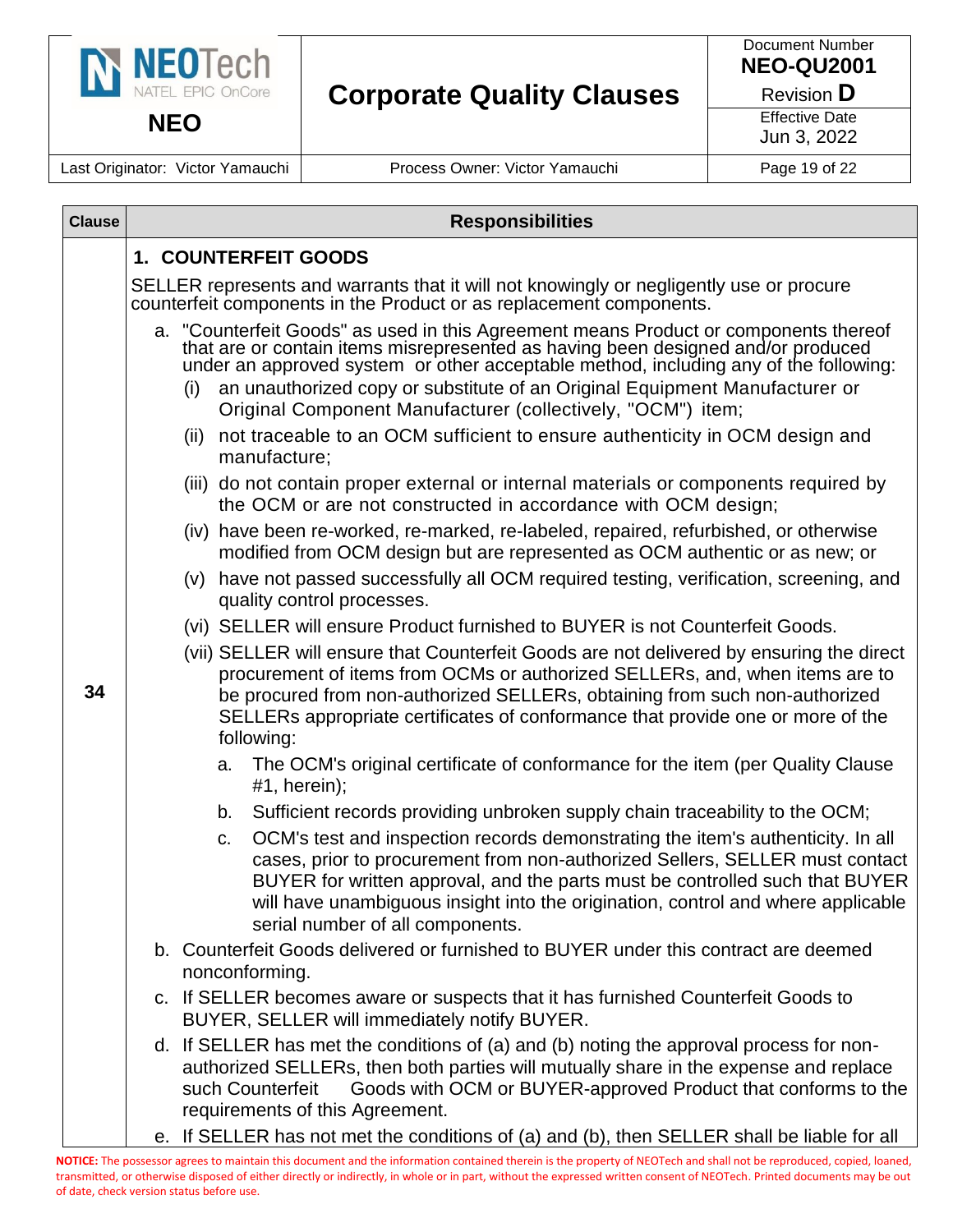

Last Originator: Victor Yamauchi | Process Owner: Victor Yamauchi | Page 20 of 22

| <b>Clause</b>                                    | <b>Responsibilities</b>                                                                                                                                                                                                                                                                |  |  |  |  |  |
|--------------------------------------------------|----------------------------------------------------------------------------------------------------------------------------------------------------------------------------------------------------------------------------------------------------------------------------------------|--|--|--|--|--|
|                                                  | reasonable costs related to the replacement of Counterfeit Goods and any testing or<br>validation necessitated by the installation of authentic Product or components after<br>Counterfeit Goods have been replaced.                                                                   |  |  |  |  |  |
|                                                  | The remedies contained in this article are in addition to any remedies BUYER may have<br>f.<br>at law, equity, or under other provisions of this contract.                                                                                                                             |  |  |  |  |  |
|                                                  | g. BUYER becomes aware that counterfeit parts have been provided by SELLER, BUYER<br>shall notify SELLER of the situation as soon as practical. In such case, SELLER shall<br>be responsible as described in paragraph (a) above without right to offset by Section (b)<br>and $(c)$ . |  |  |  |  |  |
|                                                  | 2. SELLER of Electronic parts for Aerospace devices will follow and apply the<br><b>Counterfeit Electronic Parts Avoidance, Detection, Mitigation and Disposition</b><br>standards AS5553                                                                                              |  |  |  |  |  |
|                                                  | 3. COUNTERFEIT AVOIDANCE TESTING (SAE AS6081)                                                                                                                                                                                                                                          |  |  |  |  |  |
|                                                  | a. If required, SELLER is 100% responsible for the compliance of this testing requirement<br>prior to delivery to BUYER.                                                                                                                                                               |  |  |  |  |  |
|                                                  | b. SELLER shall supply documentation demonstrating compliance and maintain the<br>records per the Document / Data Retention quality clause defined herein (as<br>applicable).                                                                                                          |  |  |  |  |  |
|                                                  | c. Verification of procured product shall be performed per SAE AS6081 Table 1.                                                                                                                                                                                                         |  |  |  |  |  |
|                                                  | d. In the event that the components are found to be defective and it cannot be<br>demonstrated that SELLER was in conformance with the purchase order test<br>requirements, BUYER shall have the right to reject them.                                                                 |  |  |  |  |  |
|                                                  | e. The report provided after testing must itemize each item from the test requirements with<br>reference to the number of samples tested and the results of these tests.                                                                                                               |  |  |  |  |  |
|                                                  | Test facilities are required to report the discovery of Counterfeit Components per the<br>f.<br><b>SAE AS6081.</b>                                                                                                                                                                     |  |  |  |  |  |
| <b>CONFLICT MINERALS (Dodd-Frank Compliance)</b> |                                                                                                                                                                                                                                                                                        |  |  |  |  |  |
| 35                                               | The term "conflict minerals" is defined as columbite-tantalite (coltan), cassiterite, gold,<br>wolframite, tantalum, tin, tungsten, and any other mineral or its derivatives.                                                                                                          |  |  |  |  |  |
|                                                  | The rule requires tracing of conflict minerals through supply chains to determine and<br>disclose whether the raw materials originate at mines in the Democratic Republic of the<br>Congo (DRC) or its nine adjoining countries.                                                       |  |  |  |  |  |
|                                                  | The law requires U.S. manufacturers and retailers to monitor their supply chains in an effort to<br>curtail human rights abuses in Africa where the raw materials are mined.                                                                                                           |  |  |  |  |  |
|                                                  | We require our suppliers to engage in due diligence of their supply chains to understand and<br>report the content of their parts supplied to Natel Engineering and its subsidiaries dba NEO<br>Tech.                                                                                  |  |  |  |  |  |

#### *END OF QUALITY CLAUSES*

**NOTICE:** The possessor agrees to maintain this document and the information contained therein is the property of NEOTech and shall not be reproduced, copied, loaned, transmitted, or otherwise disposed of either directly or indirectly, in whole or in part, without the expressed written consent of NEOTech. Printed documents may be out of date, check version status before use.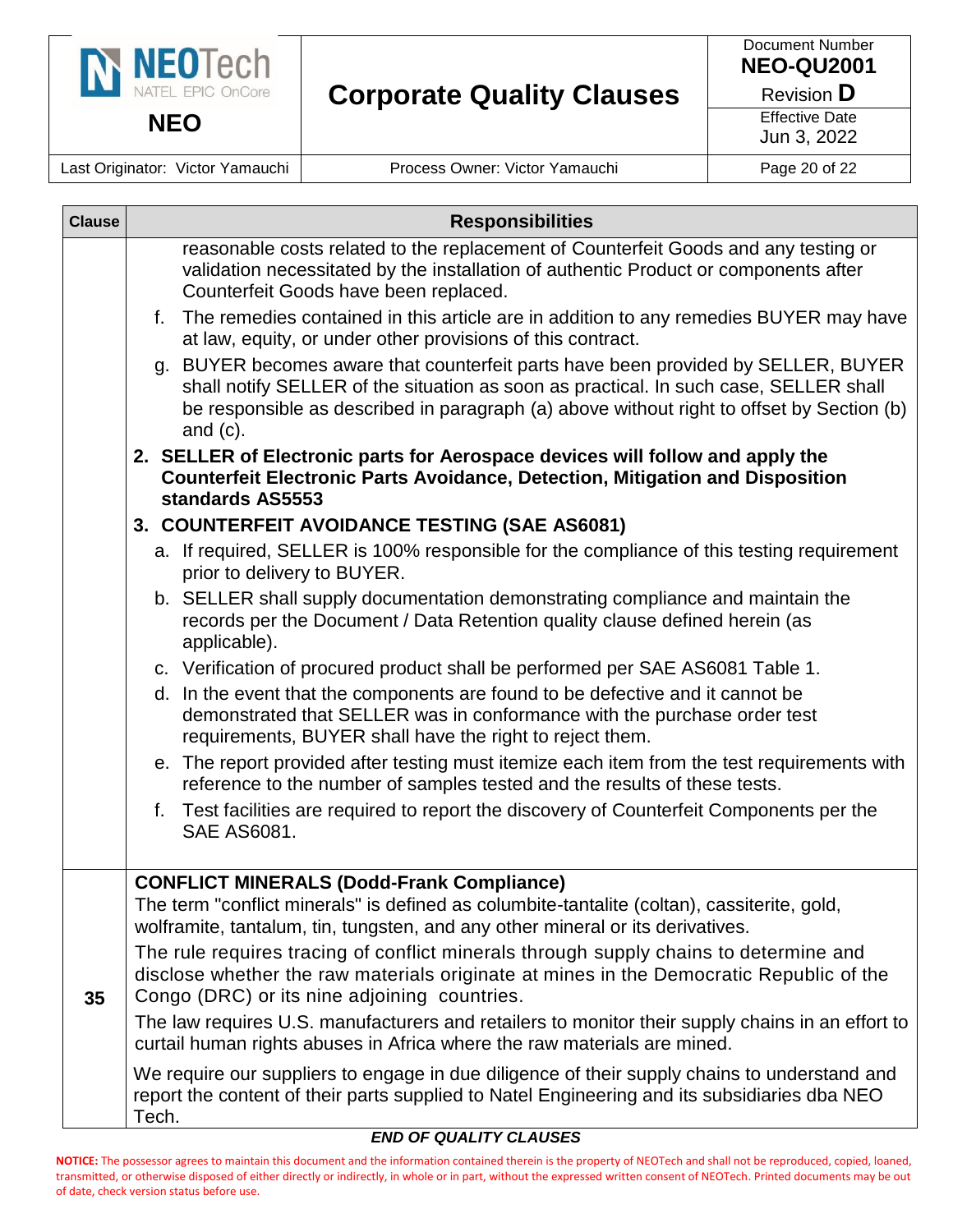

#### **8.0 Revision History (EtQ will automatically list the revision here)**

| <b>Revision</b>       | <b>Reason for Change</b>                                                                                            | <b>Effective Date</b>  |
|-----------------------|---------------------------------------------------------------------------------------------------------------------|------------------------|
| A                     | Release of old document from NT104 to NEO-QU2001                                                                    | May 12, 2020           |
| B                     | Rev B changes:                                                                                                      | Sep 15, 2020           |
|                       | • To ensure outside services (conformal coating, testing,                                                           |                        |
|                       | tinning, etc) are following ESD clause: added ** to Service                                                         |                        |
|                       | under the ESD clause 8. Clause 8 verbiage remains the                                                               |                        |
|                       | same.                                                                                                               |                        |
|                       | • Added data retention exceptions to 7 year: Special                                                                |                        |
|                       | exceptions may be included in the purchase order (i.e.,<br>extensions for data retention for medical device related |                        |
|                       | components).                                                                                                        |                        |
| $\mathsf{C}$          | Made changes to commodity group matrix and quality clause                                                           | Apr 6, 2021            |
|                       | table application. Deleted J-STD-003 (was clause 31).                                                               |                        |
|                       | Already covered in PCB Specs NEO-SC2004. Added Special                                                              |                        |
|                       | Design Electronics commodity. See redlines attachment for                                                           |                        |
|                       | other changes.                                                                                                      |                        |
|                       | Changed Production Materials to Production Supply Materials                                                         |                        |
|                       | in Commodity Group table and Quality Clause table.                                                                  |                        |
| D                     | <b>Update Quality Clauses:</b>                                                                                      | Jun 3, 2022            |
|                       | Added PCB/PWB to Clause 31 Pkg Requirements as they are                                                             |                        |
|                       | usually vacuumed sealed, dessicant, etc.                                                                            |                        |
|                       | Clause 1: Signature required for CoAs and CoCs for OEM                                                              |                        |
|                       | BTP suppliers. Signature for Customer supplied materials as                                                         |                        |
|                       | required by site.                                                                                                   |                        |
| ETQ\$REVISIO          | Clause 18: Fixed typo from ten to five working days<br>ETQ\$REVISION_HISTORY.ETQ\$RH_REASON#4                       | ETQ\$REVISION          |
| N_HISTORY.E           |                                                                                                                     | HISTORY.ETQ\$R         |
| TQ\$RH_REVIS          |                                                                                                                     | H EFFECTIVE D          |
| ION#4                 |                                                                                                                     | ATE#4                  |
| ETQ\$REVISIO          | ETQ\$REVISION_HISTORY.ETQ\$RH_REASON#6                                                                              | ETQ\$REVISION          |
| N_HISTORY.E           |                                                                                                                     | HISTORY.ETQ\$R         |
| TQ\$RH_REVIS          |                                                                                                                     | H_EFFECTIVE_D          |
| ION#6                 |                                                                                                                     | ATE#5                  |
| ETQ\$REVISIO          | ETQ\$REVISION_HISTORY.ETQ\$RH_REASON#7                                                                              | ETQ\$REVISION          |
| N HISTORY.E           |                                                                                                                     | HISTORY.ETQ\$R         |
| TQ\$RH_REVIS          |                                                                                                                     | H_EFFECTIVE_D          |
| <b>ION#5</b>          |                                                                                                                     | ATE#6                  |
| ETQ\$REVISIO          | ETQ\$REVISION_HISTORY.ETQ\$RH_REASON#7                                                                              | ETQ\$REVISION_         |
| N_HISTORY.E           |                                                                                                                     | HISTORY.ETQ\$R         |
| TQ\$RH_REVIS<br>ION#7 |                                                                                                                     | H_EFFECTIVE_D<br>ATE#7 |
| ETQ\$REVISIO          | ETQ\$REVISION HISTORY.ETQ\$RH REASON#8                                                                              | <b>ETQ\$REVISION</b>   |
| N HISTORY.E           |                                                                                                                     | HISTORY.ETQ\$R         |
| <b>TQ\$RH_REVIS</b>   |                                                                                                                     | H_EFFECTIVE_D          |
| ION#8                 |                                                                                                                     | ATE#8                  |
| <b>ETQ\$REVISIO</b>   | ETQ\$REVISION HISTORY.ETQ\$RH REASON#9                                                                              | <b>ETQ\$REVISION</b>   |
| N HISTORY.E           |                                                                                                                     | HISTORY.ETQ\$R         |
| TQ\$RH_REVIS          |                                                                                                                     | H_EFFECTIVE_D          |
| ION#9                 |                                                                                                                     | ATE#9                  |